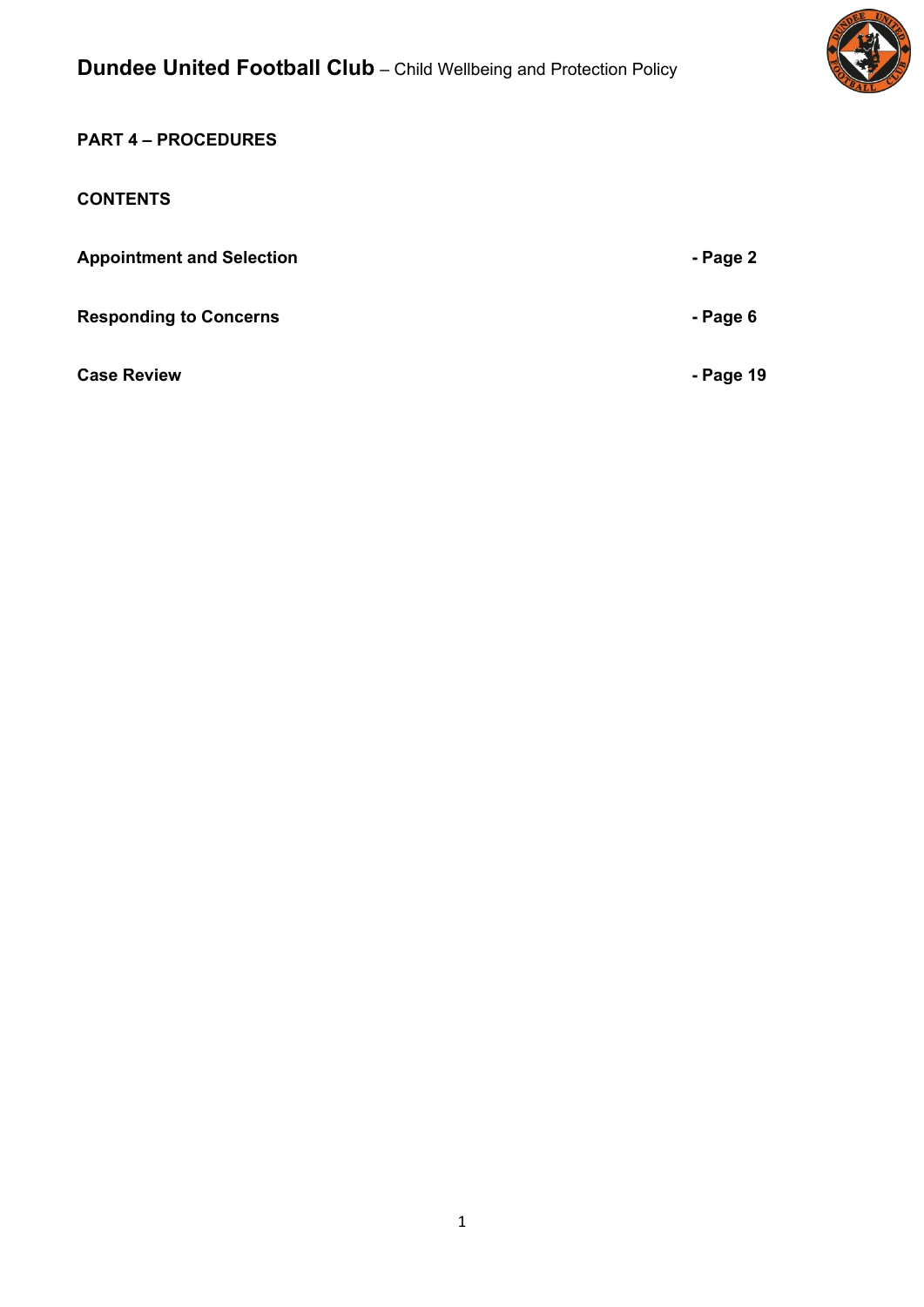

## **APPOINTMENT AND SELECTION PROCEDURE**

The Club will take all reasonable steps to ensure that its staff and volunteers who are working with children and/or young people in football, have been recruited appropriately and that the individuals work in a way that reflect the Wellbeing and Protection Values – Inclusive, Approachable, Empowering and Accountable.

As part of this process, we aim to select the best possible candidate for the role. For those working in a role which is regulated work with children and young people, the Club will fulfil its legal duty under the Protection of Vulnerable Groups (Scotland) Act 2007 to ensure that individuals who are barred from regulated work with children are not engaged (either paid or unpaid) in regulated work with children and young people within the club.

The following procedure will be completed for all staff and volunteers who will be working in a role which requires them to be in contact with children and young people.

#### **1. Pre-application Information**

Individuals who are applying for a position with the Club will be provided with pre-application information for the positions available and will include:

- A role description outlining the roles and responsibilities of the position
- A person specification, stating qualifications or experience of working with children required
- An application form

## **2. Application Form**

Applicants will be requested to complete an application form. The purpose of the application form is to obtain relevant details for the position and referee contact details.

## **3. Review Applications and Interviews / Recruitment Conversations**

The Club will review application forms and consider which applicants to take forward. Successful applicants will be invited to a recruitment conversation, which may take the form of an interview. Interviews or recruitment conversations will then be carried out.

## **4. Offer of Position**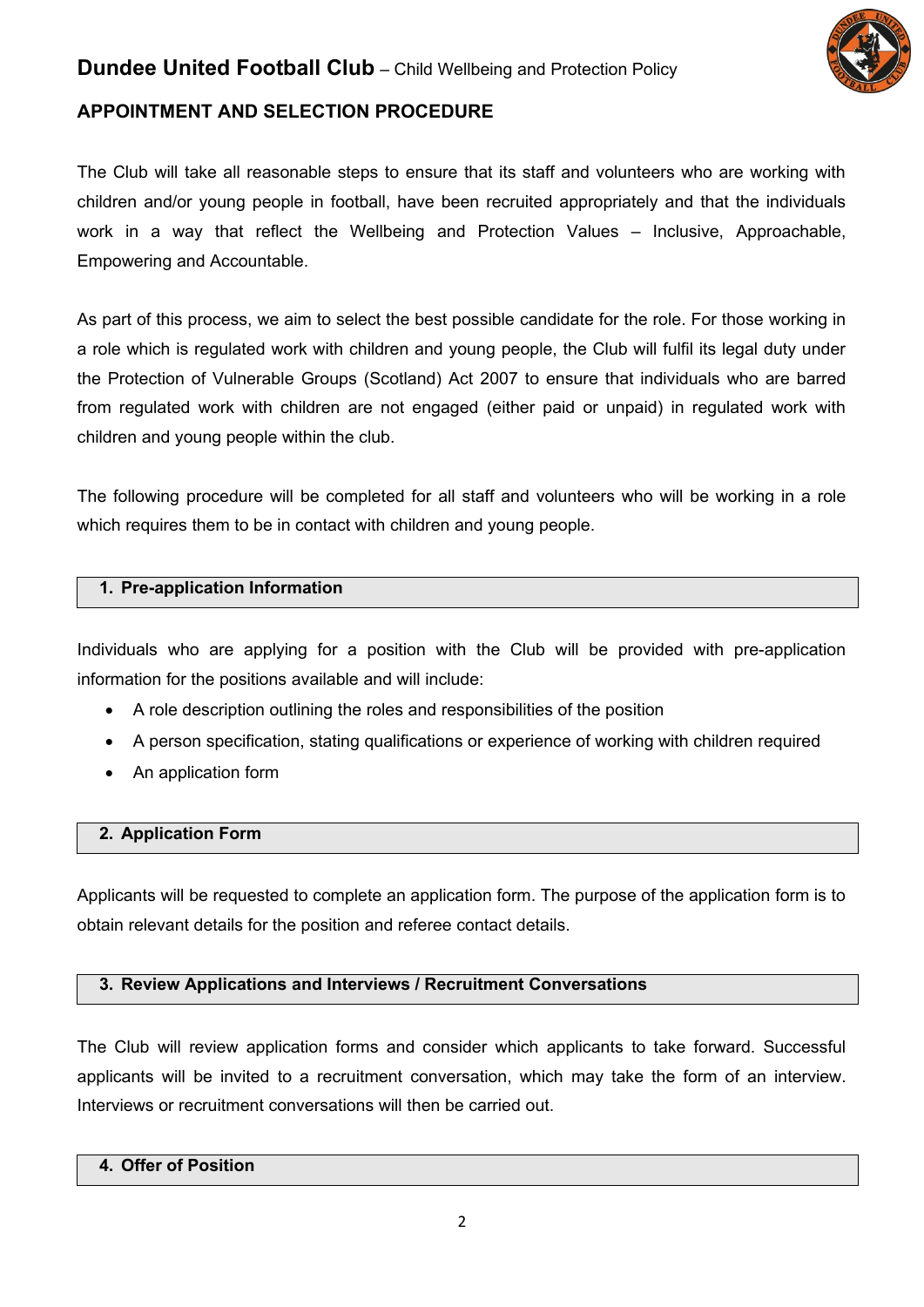

Once a decision has been made to offer appointment, the applicant will be notified either in writing or verbally. The applicant will be given details of the position, any special requirements and any obligations e.g. agreement to the Child Wellbeing and Protection Policy, a probationary period and responsibilities of the role.

The applicant will be sent a Basic Disclosure form to complete and return, unless the role involves regulated work with the Club in which case they will require to be a member of the PVG Scheme.

## *Regulated work with Children*

If the role involves regulated work with children and/or young people a PVG Scheme Membership form and self-declaration form will be sent out for the successful applicant to complete and return for processing.

It is recommended that the offer is formally accepted and agreed to in writing e.g. by the individual signing and dating their agreement on the offer letter and returning it to the Club. The applicant's appointment will only be confirmed when:

- Two references have been received, checked and accepted;
- Self-declaration form has been returned and approved; and
- PVG Scheme Record/Scheme Record Update has been received and accepted.

## **5. References**

References will be sought for all staff and volunteers who, by virtue of their role, will be working with children and/or young people within the Club.

Two references will always be requested and thoroughly checked. Where possible, at least one of these references will be from an employer or a voluntary organisation where the position required working with children and/or young people. References from relatives will not be accepted. If the applicant has no experience of working with children or young people, specific training requirements may be agreed before their appointment commences.

## **6. Membership of the PVG Scheme**

The Club must be registered with Disclosure Scotland or Volunteer Scotland Disclosure Services. All staff and/or volunteers carrying out regulated work with children and young people within the club must be a member of the PVG Scheme for regulated work with children.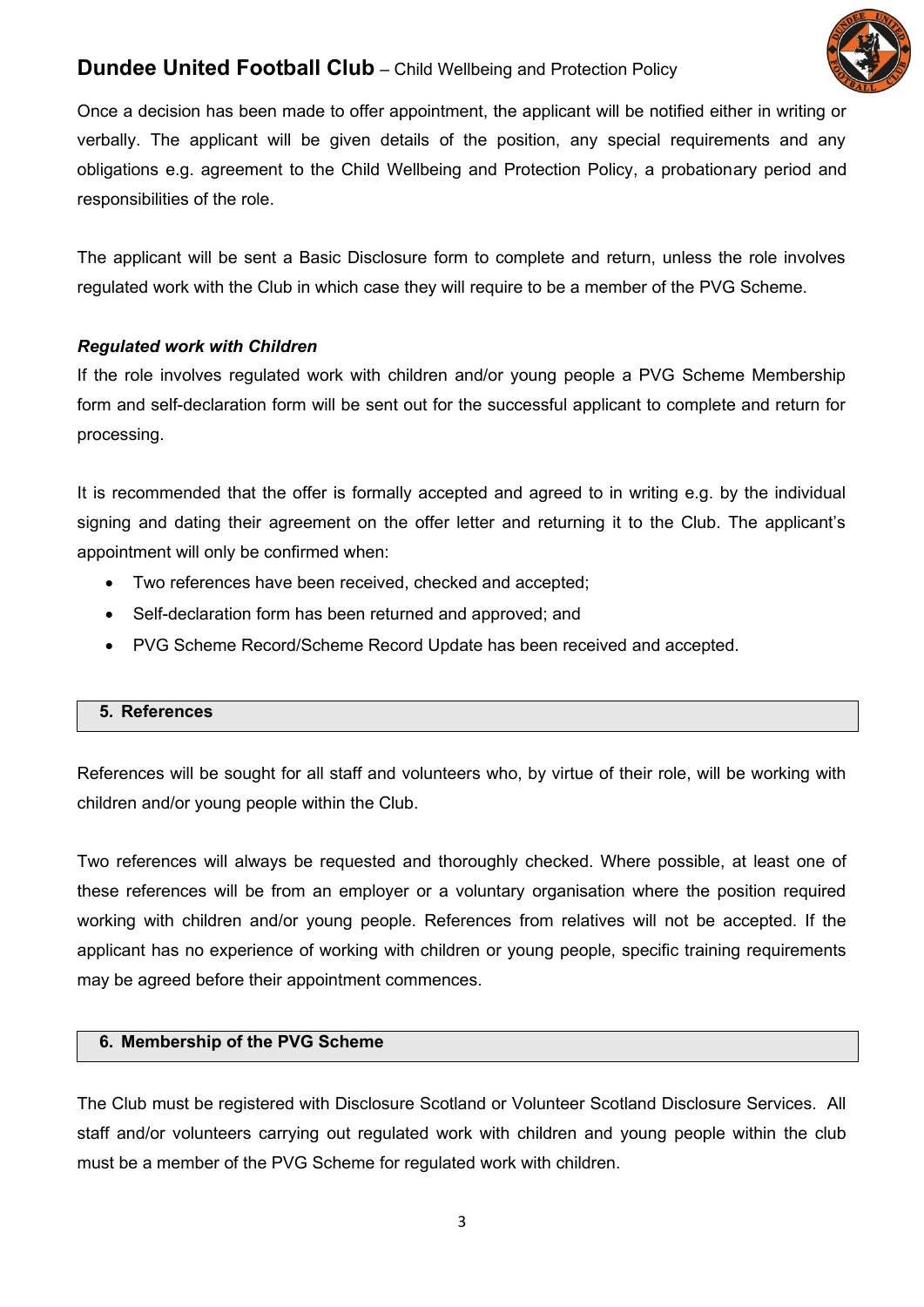

## *Suitability for position*

Should the Club receive any information via the self-declaration form and/or PVG scheme record that needs risk assessed, this will be carried out by the Club's Safeguarding Panel.

The Safeguarding Panel will consist of at least three members from the Club, including the Child Wellbeing and Protection Officer, **Niall Nicolson** and **Ben Mitchell (Head of Academy Operations)**. This risk assessment considers any criminal conviction(s) or other information that would be considered relevant to the role. The decision of the Safeguarding Panel is by majority. The outcome of the decision with the Safeguarding Panel then contributes to the final decision of the applicant's appointment as mentioned at point 4 above.

#### *Overseas Applicants*

Applicants from overseas being appointed to regulated work with children and/or young people within the club are required to join the PVG Scheme. If the applicant is applying for a position of employment they must prove their 'right to work' in the UK and be asked to provide a police check from their relevant country where possible. For further information see [https://www.gov.uk/government/publications/criminal-records-checks-for-overseas-applicants.](https://www.gov.uk/government/publications/criminal-records-checks-for-overseas-applicants)

Where this is not possible, or in addition to the police check, the following information, where relevant to the position, will be requested:

- A statement from the governing body in the country of origin of the applicant and/or the country from which they are transferring in regard to their participation and suitability for the position.
- A statement from the international federation of the sport in regard to their participation and suitability for the position.

#### **7. Induction and Training**

Staff and volunteers will receive an induction. This process should include clarification of the expectations, roles and responsibilities of the position and identify any training needs.

Newly appointed staff and volunteers should complete recommended training over an agreed period. This training will include an introduction to Child Wellbeing and Protection Policy. Further training, where the role works directly with children and young people, is then provided.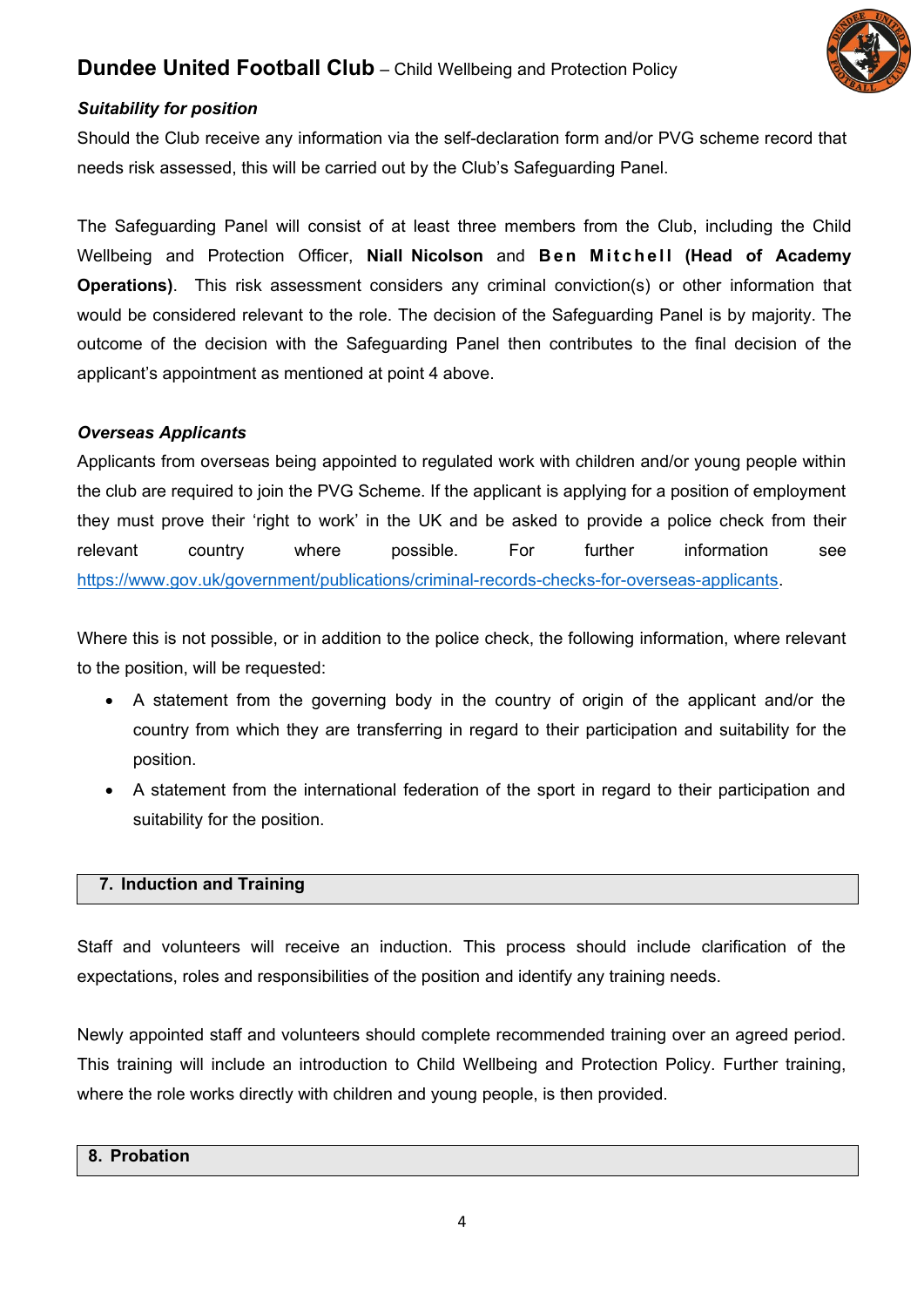

Newly appointed members of staff will complete an agreed period of probation.

#### **9. Review of ongoing suitability**

All members of staff and volunteers will have a performance review on a regular basis. Performances reviews should include an evaluation of progress and identification of training needs.

All individuals in regulated work for the Club will require to complete a self-declaration form on an annual basis and apply for a Scheme Record Update every three years. This ensures we are continually risk assessing members of staff and volunteers to keep children safe.

#### **10. New vetting information**

If new vetting information becomes available through a self-declaration form or PVG scheme record updates, this is will be considered through a risk assessment by the Club's Safeguarding Panel. Should any risk be identified, it will then be necessary to follow Responding to Concerns Procedure.

#### **11. Consideration for Children's List or Barred Individuals**

If Disclosure Scotland notify the Club that a member of staff or volunteer is being considered for listing, that individual will be suspended as a precaution, until the outcome of the case is determined. Suspension is not a form of disciplinary action and does not involve pre-judgment. In all cases of suspension, the best interests of the child will be the primary consideration.

If Disclosure Scotland inform the club that an individual is barred, that member of staff or volunteer will be removed from regulated work with children and/or young people immediately in line with the Protection of Vulnerable Groups (Scotland) Act 2007 section 5 duties for organisations.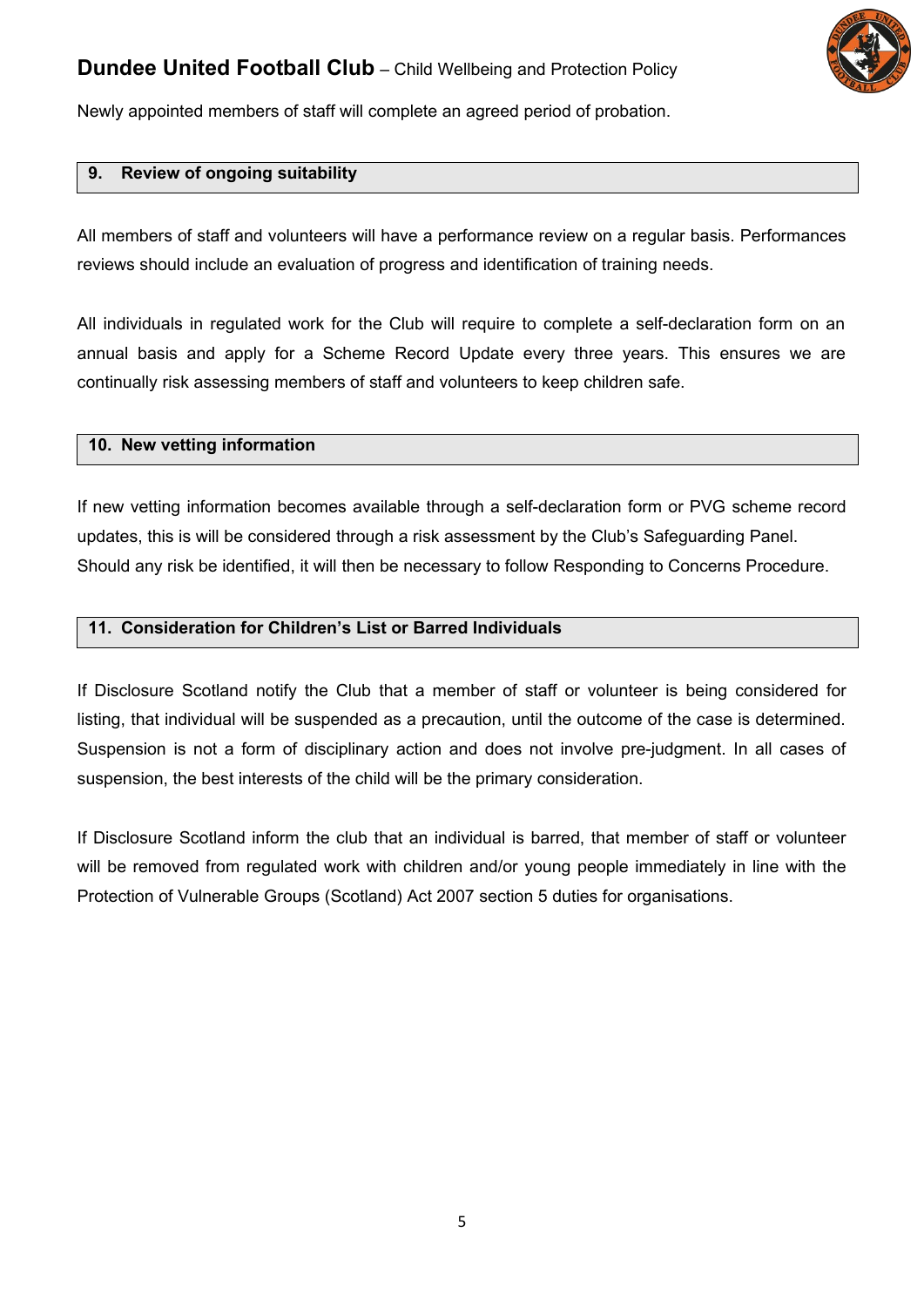

## **RESPONDING TO CONCERNS PROCEDURE**



In all cases where there are concerns about a child or young person and/or the conduct of an adult which affects, or may affect, a child or young person, the best interests and wellbeing of the child or young person will be the paramount consideration.

The purpose of this Procedure is to safeguard and protect children and young people involved in Scottish football and to respond appropriately to any concerns ensuring they are dealt with in a timely, appropriate and proportionate manner. Following set of published procedures when dealing with concerns helps:

- To avoid those receiving information from engaging in subjective judgments
- Reassure those who report concerns that an appropriate course of action will ensue
- Support those charged with managing concerns by providing them with a step-by-step process to follow
- Safeguard the rights of those against whom complaints or allegations have been made

No staff or volunteer in receipt of information that causes concern about a child or young person or the conduct of an adult shall keep that information to themselves, or attempt to deal with the matter on their own. Instead in all cases the following procedure **must** be followed regardless of whether the concerns arise through the adult or child or young person's involvement in football or from outside of football.

## **REMEMBER:**

**If you are concerned about the** *immediate* **safety of the child or young person:**

- **1. Take whatever action is required to ensure the child's immediate safety.**
- **2. Pass the information immediately to the police and seek their advice.**
- **3. Report the concern to the club Child Wellbeing and Protection Officer, advising that the matter has been reported to the police**

At any time if you have a concern about the wellbeing of a child or young person, or think you may have a concern, you can contact our Child Wellbeing and Protection Officer for advice and support on **07843604976** or at **niall.nicolson@dundeeunitedfc.co.uk.**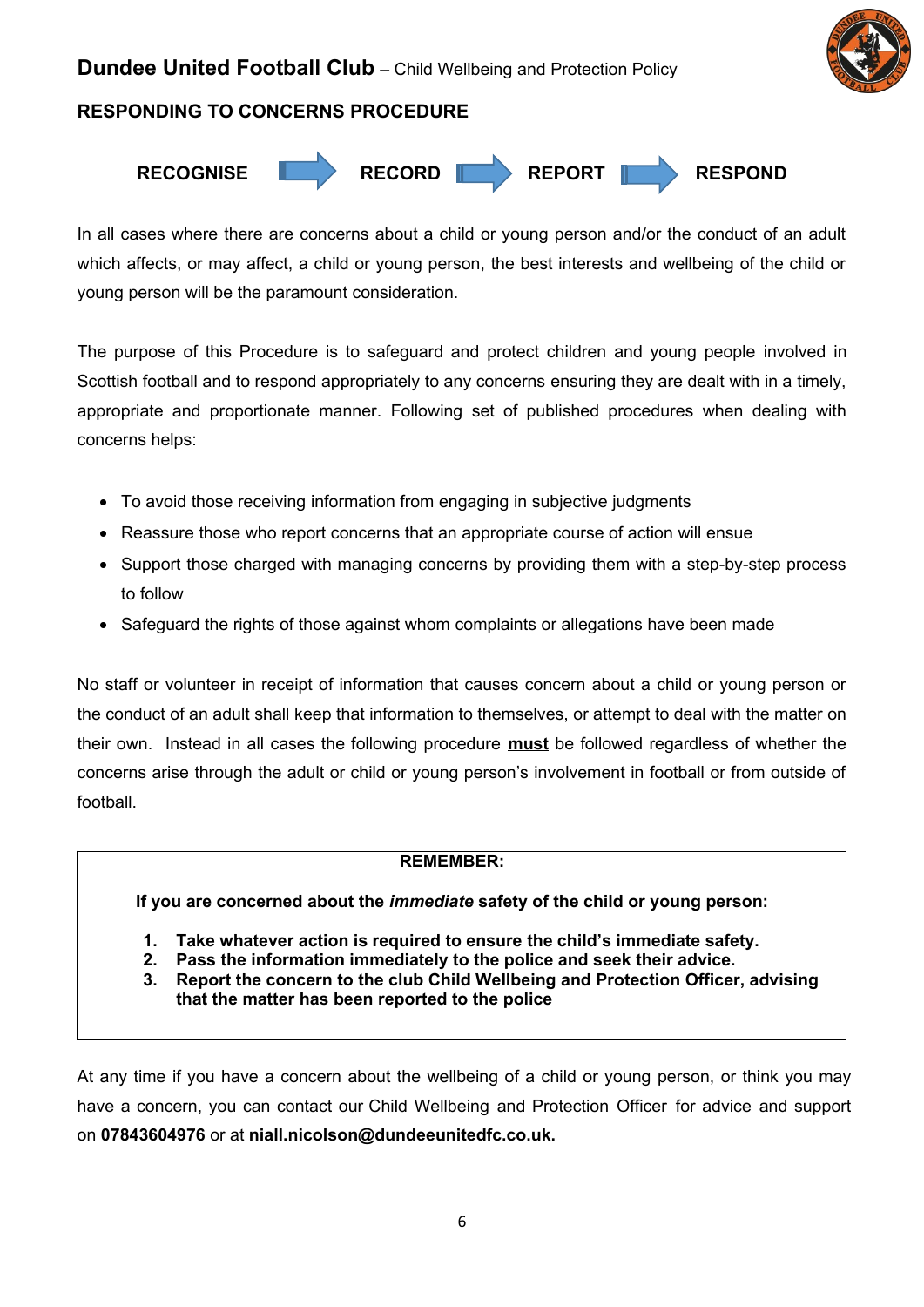

## **1. EVERYONE'S RESPONSIBILITY**

A concern may range from mild verbal bullying to physical or sexual abuse and occur either through football or outside of it, for example in the child's home. All concerns will be responded to by the Child Wellbeing and Protection Officer. If a member of staff or volunteer has a concern it is NOT their responsibility to investigate BUT it is their responsibility to:

- Reassure the person making the report that they have done the right thing in raising the concern
- Listen openly and without judgement
- Record anything that is said
- Report the concern to the club's Child Wellbeing and Protection Officer
- If there is a concern about the immediate safety of the child or young person, take the necessary steps to ensure their safety and contact the police

Everyone has a responsibility to **recognise** a concern, to **record** the concern either on the Concern Recording Form or in email format, and **report** the concern to the Child Wellbeing and Protection Officer.

## **2. RECOGNISE**

Staff and volunteers may become aware of a concern in different ways. For example:

- Direct disclosure by the child or young person.
- Observation of the concern, such as a change in the behaviour, appearance or nature of the child or young person or the conduct of an adult.
- Information that is shared from another individual or organisation e.g. an incident observed by another child or young person or adult and reported to them

All concerns must be reported to the Child Wellbeing and Protection Officer on the day the concern arises or as soon as practically possible thereafter.

## *What to do if a child or young person discloses abuse*

| DO: |                                                                                                                  |  |                       |  |
|-----|------------------------------------------------------------------------------------------------------------------|--|-----------------------|--|
|     | • Stay calm – ensure that the child or young $  \bullet \text{ Avoid projecting your own reactions onto the }  $ |  |                       |  |
|     | person is safe and feels safe                                                                                    |  | child or young person |  |
|     | • Listen to the child or young person and take $\vert \bullet \vert$ Avoid asking any questions. If necessary    |  |                       |  |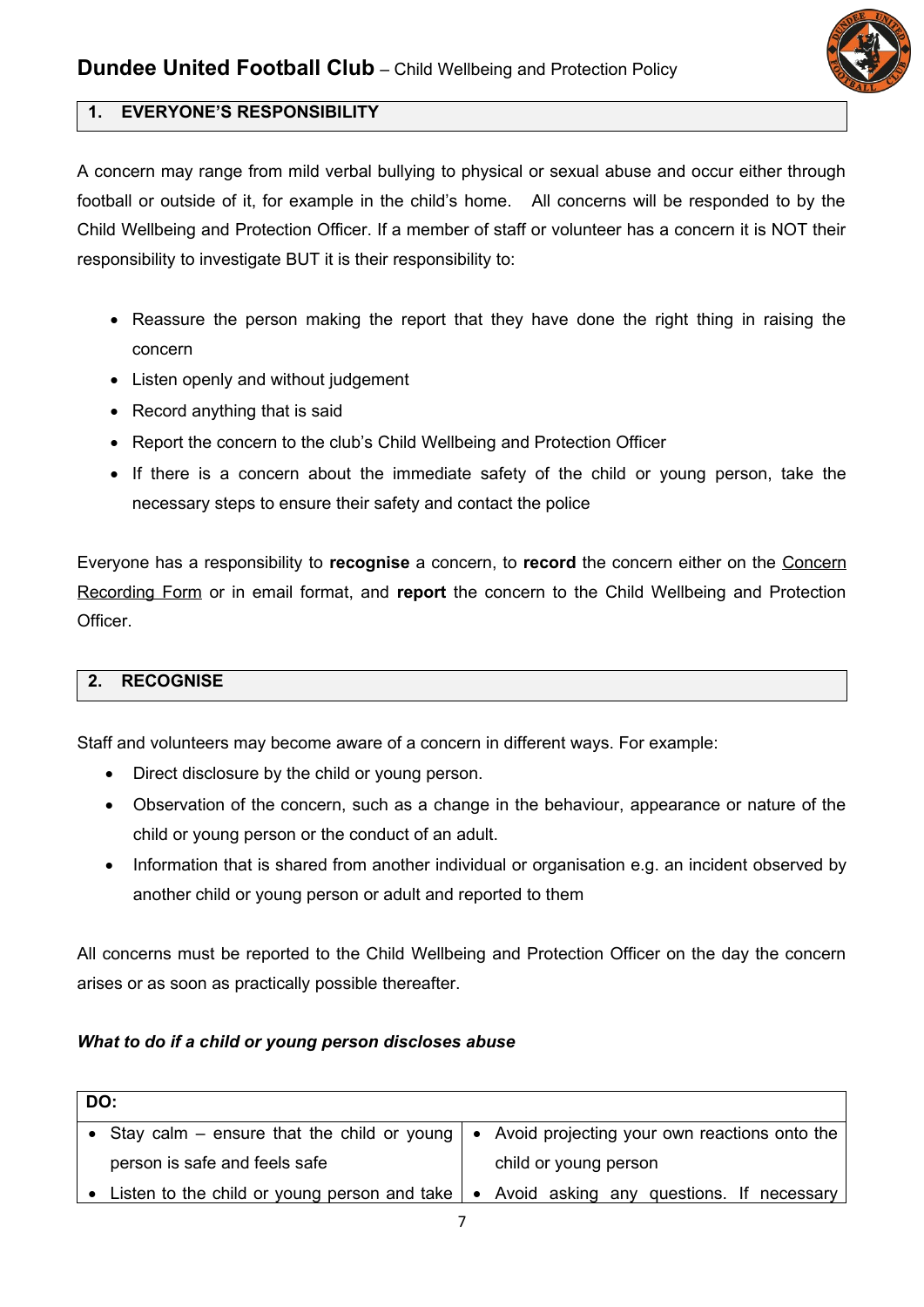

| what they say seriously. Do not show<br>disbelief. Show and tell them that you are<br>taking what they say seriously<br>Reassure the child or young person that they<br>are not to blame and were right to tell<br>someone | only ask enough questions to gain basic<br>information to establish the <i>possibility</i> that<br>abuse may have occurred. Only use open-<br>ended, non-leading questions e.g. What?<br>When? Where? Who?<br>Do not assume that the experience was bad                                        |  |  |  |  |
|----------------------------------------------------------------------------------------------------------------------------------------------------------------------------------------------------------------------------|------------------------------------------------------------------------------------------------------------------------------------------------------------------------------------------------------------------------------------------------------------------------------------------------|--|--|--|--|
| Be aware of interpreting what a child or<br>young person says, especially if they have<br>learning or physical disabilities which affects<br>their ability to communicate or English is not<br>their first language        | or painful - it may have been neutral or even<br>pleasurable e.g. the child or young person<br>may think that they are in a consenting<br>relationship with the adult<br>Do not introduce personal information from<br>$\bullet$<br>either your own experiences or those of other<br>children. |  |  |  |  |
| DON'T:                                                                                                                                                                                                                     |                                                                                                                                                                                                                                                                                                |  |  |  |  |
| Panic<br>Show shock or distaste<br>Probe for more information than is offered<br>Speculate or make assumptions<br>Rush into actions that may be inappropriate                                                              | Make negative comments about the person<br>$\bullet$<br>against whom the allegation has been made<br>Approach the individual against whom the<br>allegation has been made<br>Make promises or agree to keep secrets and<br>$\bullet$<br>give a guarantee of confidentiality                    |  |  |  |  |
| 3. RECORD                                                                                                                                                                                                                  |                                                                                                                                                                                                                                                                                                |  |  |  |  |

Record keeping is of critical importance and all information should be recorded in line with the following:

|           | DO:                                             | DON'T:    |                                                 |
|-----------|-------------------------------------------------|-----------|-------------------------------------------------|
| $\bullet$ | Make a written record of the information as     | $\bullet$ | Give your personal opinion, unless it is        |
|           | soon as possible                                |           | backed up by substantial evidence               |
|           | • Make the record factual, accurate and legible | $\bullet$ | Use judgemental language                        |
| $\bullet$ | If the concern arises from a disclosure from a  | $\bullet$ | Write the record in a way that protects the     |
|           | child or young record using the child or        |           | reputation of the Association or the individual |
|           | young person's exact words, where possible      |           | concern relates to $-$ remain<br>who the        |
| $\bullet$ | Include dates, times, locations and contexts,   |           | unbiased                                        |
|           | if available, in which the concern occurred     |           |                                                 |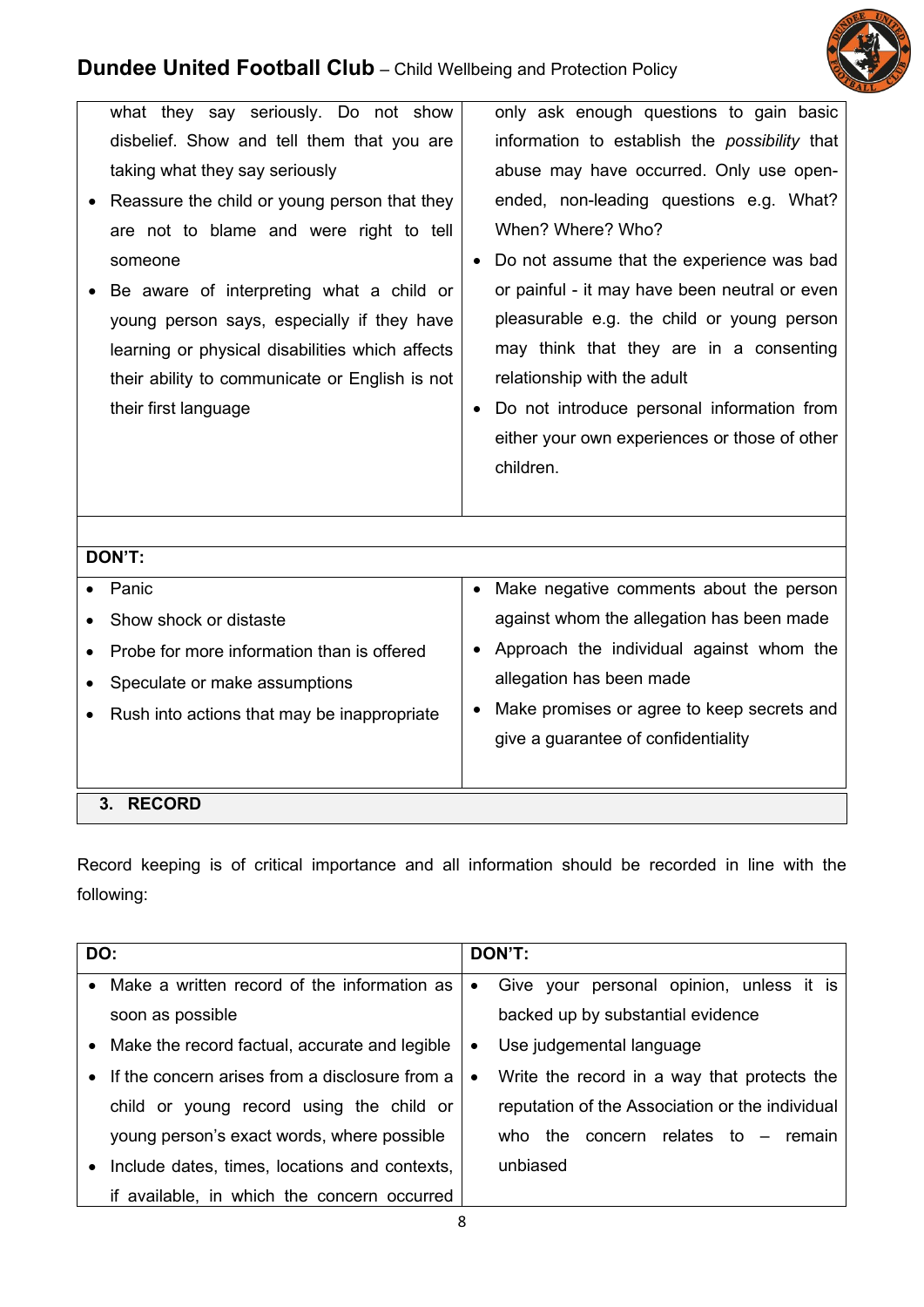

together with any other relevant information

Where the child or young person has made a direct disclosure, and when appropriate, it is important that the child or young person understands why we are recording their details. If a child/young person recognises that people can help and support, and that this is the purpose of their details being shared, they will be more included and informed of the processes.

# **4. REPORT**

The Child Wellbeing and Protection Officer can be contacted in a number of ways:

- By telephone on **07860 667139**
- By email at **Andy.MacGregor@DundeeUnitedfc.co.uk**

#### *How to report the concern:*

- Report the concern as soon as possible. It is recommended that initial contact is made with the Child Wellbeing and Protection Officer by telephone
- Email the completed Concern Recording Form to the Child Wellbeing and Protection Officer, if you are able to do this via secure email

Do not delay in reporting the concern

- By attempting to obtain information to complete all sections of the Concern Recording Form
- By waiting until you can complete the Concern Recording Form
- If you have been unable to contact the Child Wellbeing and Protection Officer by telephone

If you are unable to access a Concern Recording Form, please contact the Child Wellbeing and Protection Officer by telephone or email the information to the above address, if you are able to do so securely, in order to report the concern.

**If you are unsure whether the information you have should be a cause for concern advice and support can be sought at any time from the Child Wellbeing and Protection Officer by contacting them for advice and support.** 

**This can be done in a confidential manner anonymising the details of the parties involved.**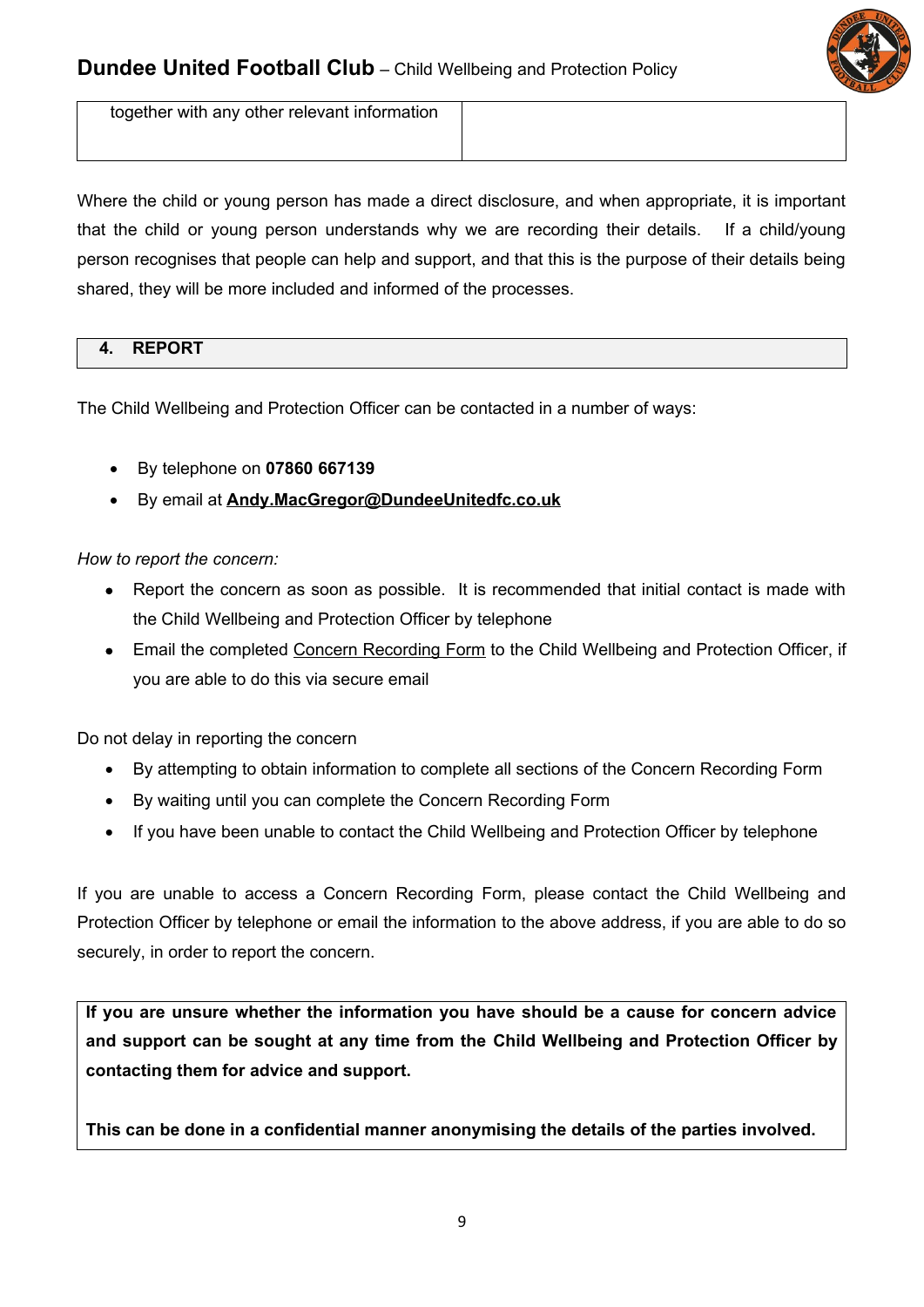

If the Child Wellbeing and Protection Officer is not available and an immediate response is required the police and social work services must be contacted. They have a statutory responsibility for the protection of children and they may already hold other information about the child or young people. If the information is shared with the police or other agencies, record what information is shared and any advice given and actions taken. At the earliest opportunity thereafter the Club's Child Wellbeing and Protection Officer should be informed.

## *Confidentiality*

To maintain confidentiality do not keep any electronic, printed or written versions of the information you have provided. The Concern Recording Form should be deleted or destroyed (by means of shredding) as soon as the information has been passed on. The Child Wellbeing and Protection Officer will maintain a copy of the information in a secure and confidential manner.

## *Support*

The Club recognises that voicing concerns, suspicions or allegations of poor practice, misconduct or abuse can cause great concern and stress – particularly if it relates to a colleague, volunteer or child/parent who is known to you. However, sharing information about the wellbeing of a child or young person is paramount in order to prevent the child or young person from suffering harm or further harm. Any member of staff or volunteer whom, in good faith, discloses information related to a concern will receive full support from the club.

## *Concern about the conduct of the Child Wellbeing and Protection Officer*

Where the concern is about the Child Wellbeing and Protection Officer it must be reported to the **Head of Academy Operations** (Michael McPake) directly*.* In this situation, the **Head of Academy Operations** will take on the role and responsibilities as listed below of the Child Wellbeing and Protection Officer.

## **5. RESPOND**

The following sets out the steps which will be taken by the Child Wellbeing and Protection Officer after the concern has been reported.

## **A. The process on receipt of a concern**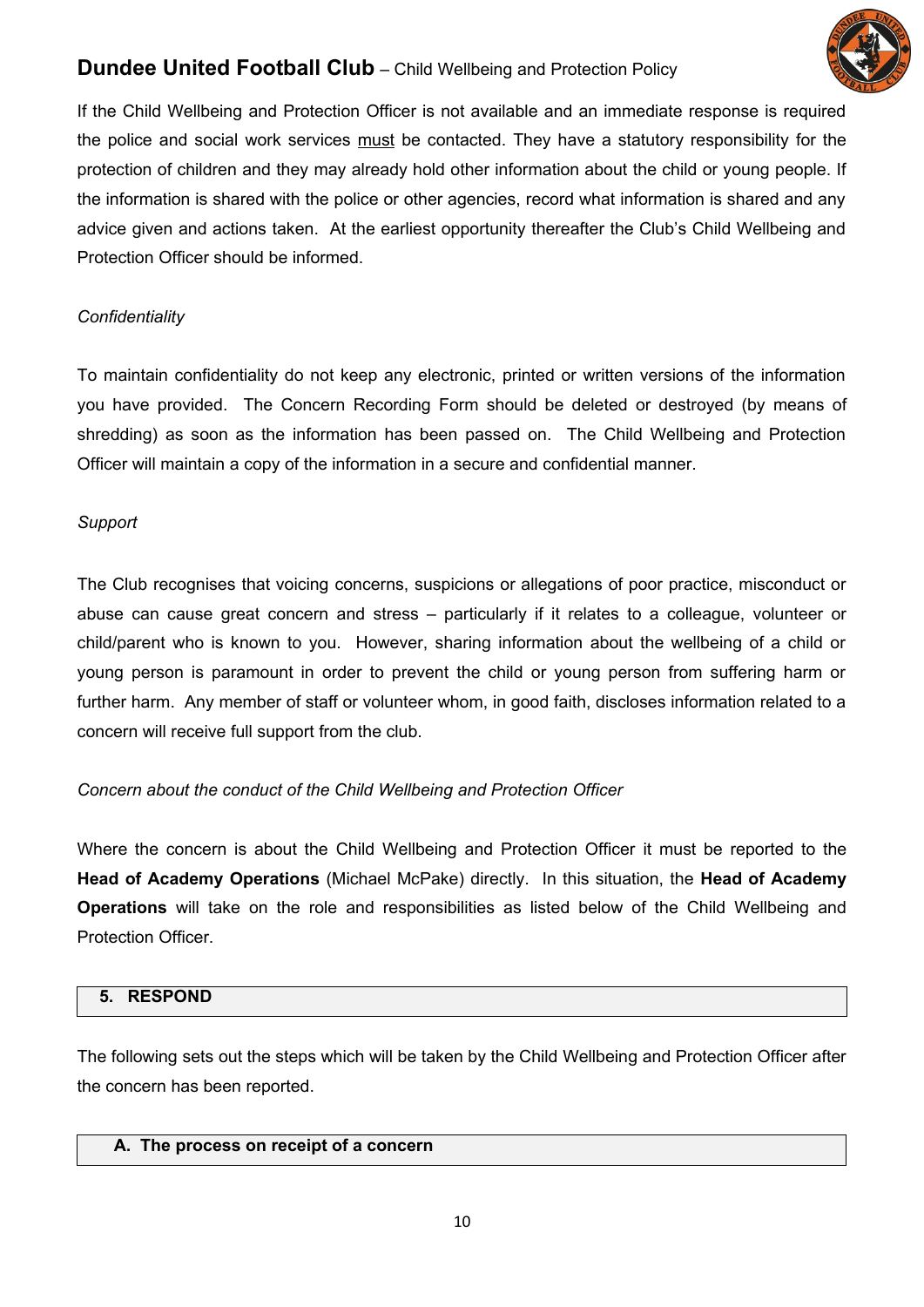

Once the concern has been reported the Child Wellbeing and Protection Officer will:

- Establish the basic facts and conduct an initial assessment of the facts in order to determine the appropriate course of action. The appropriate course of action may differ depending on whether the concern is about the wellbeing of a child/young person or about the conduct of an adult.
- Decide who should be informed of the concern, this may include the child or young person, their parent/carer, or external agencies.
- Consult external agencies such as the police and social work services for advice at any time, if required. This is important because they may hold other important information which, when considered alongside the current concern, builds a significant picture of concern.

All subsequent actions taken by the Child Wellbeing and Protection Officer shall be recorded, in the order in which they happen, and the records should be signed and dated.

#### **B. Conducting the Initial Assessment**

The purpose of the initial assessment is to clarify the nature and context of the concerns. Every situation is unique so guidance cannot be prescriptive.

Where the concern relates to the conduct of an adult, pending the outcome of any investigation, precautionary suspension will be considered in all cases where there is significant concern about the conduct of a member of staff and volunteers towards children and/or young people. For further information on precautionary suspension see section 6 of this Procedure.

In all cases, the initial assessment may involve:

- Speaking to the member of staff or volunteer who raised the concern; and/or
- Speaking to other members of staff or volunteers who may have information related to the concern; and/or
- $\bullet$  Speaking to the member of staff or volunteers whose conduct has been reported  $-$  this will be subject to the nature and seriousness of the situation and should not be done if the concern suggests that the conduct may be criminal behaviour; and/or
- If the concern involves a named child or young person it may be appropriate to speak to the child or young person. This should never been done in cases where there is a suggestion of criminal conduct without first seeking the advice of the police. If it is appropriate to speak to the child or young person all questions should be basic, open-ended, non-leading and asked *solely with a view to clarifying the basic facts*. When speaking to a child or young person another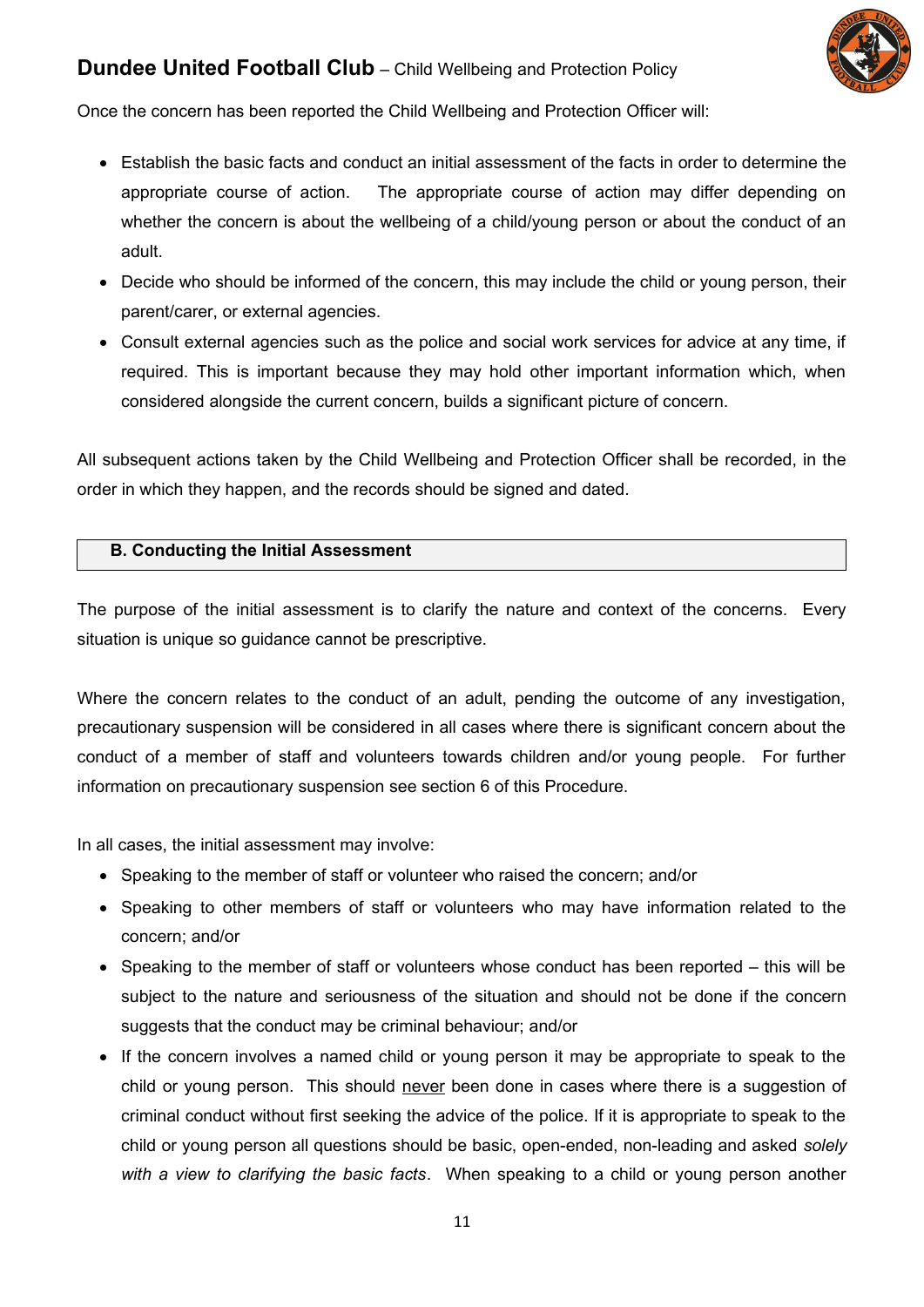

adult should always be present. It is recommended that this other adult is known to the child or young person and the meeting is pre-arranged so the child or young person will be aware that you are going to speak to them about a concern; and/or

• Speaking to other children and/or young people and/or other individuals to establish the basic facts. As above, all questions should be basic, open-ended, non-leading and asked *solely with a view to clarifying the basic facts*.

#### *Best practice advice*

**Questioning of children by those conducting an initial assessment should be avoided, if possible. If it is necessary to speak to the child in order to clarify the basic facts, best practice suggests that consent from the parent/carer be obtained unless obtaining that consent may place the child at risk.**

## *Views of the Child*

Children and young people have the right to say what they think in all matters affecting them and to have their views taken seriously (Article 12, UNCRC). This must be at the forefront of any concerns that are raised. The nature of the concern will impact on the decision as to whether it is appropriate to discuss the concern directly with the child or young person. The views of the child or young person must be considered based on the age and maturity.

An initial assessment of basic facts may require the need to ask a child or young person some basic, open-ended, non-leading questions solely for with a view to clarifying the basic facts. It may also be necessary to ask similar basic questions of other children and young people, or other appropriate individuals who may have information.

It will not always be appropriate to speak directly with the child or young person about the concern. Advice should be sought from the Child Wellbeing and Protection Officer if there is any uncertainty about the appropriate course of action.

If the information indicates that a criminal offence has been committed against the child or young person it would not be appropriate to ask the child or young person questions about the incident or speak to them directly about the incident(s), unless it is a disclosure directly from the child. Interviewing children and young people about possible abuse or criminal offences is the sole remit of specially trained police officers and social workers.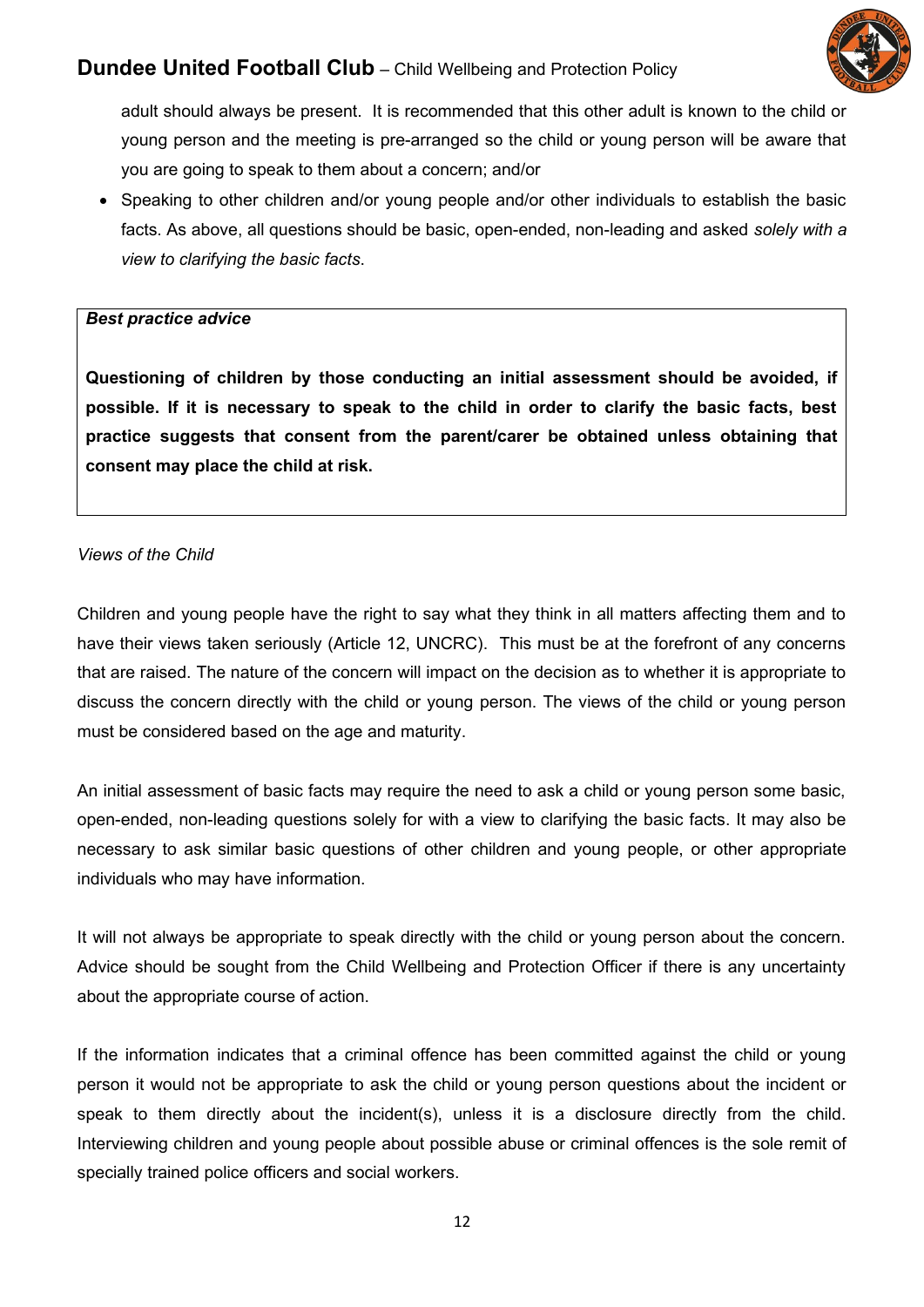

**Where the concern about a child's wellbeing suggests they are in need of protection, the information must be passed on with or without their consent for the purposes of their protection. Allegations of abuse must always be taken seriously.** *No member of the Club shall investigate allegations of abuse or decide whether or not a child has been abused.* **False allegations are very rare. If a child says or indicates they are being abused or information is obtained which gives concern that a child is being abused, the information must be responded to on the same day in line with this procedure.** 

#### *Fairness and natural justice*

In the event of an investigation into the conduct of a member of staff or volunteers all actions will be informed by the principles of natural justice:

- They will be made aware of the nature of concern; and
- They will be given an opportunity to put forward their case; and
- The Club will act in good faith, ensuring the matter is dealt with impartially and as quickly as possible in the circumstances.

## **C. Concluding the Initial Assessment**

Decisions reached on conclusion of the Initial Assessment may differ depending on whether the concern relates to the wellbeing of a child or young person or to the conduct of an adult. Sometimes, the concern may relate to both the wellbeing of a child and the conduct of an adult in which case two sets of conclusions should be reached.

## *A concern about the wellbeing of a child/young person*

At the end of the initial assessment one of the following conclusions should be reached:

- The facts do not substantiate the concern, therefore no further action will be taken
- The concern has been successfully addressed by the child or young person, their parent and/or club staff or volunteers and no further action is needed
- The concern has not been successfully addressed and further support is needed for the child or young person
- Information should be shared with statutory services, for example Police Scotland or the Social Work Department due to the gravity of the concern
- Information should be shared with the child's Named Person, if applicable, for consideration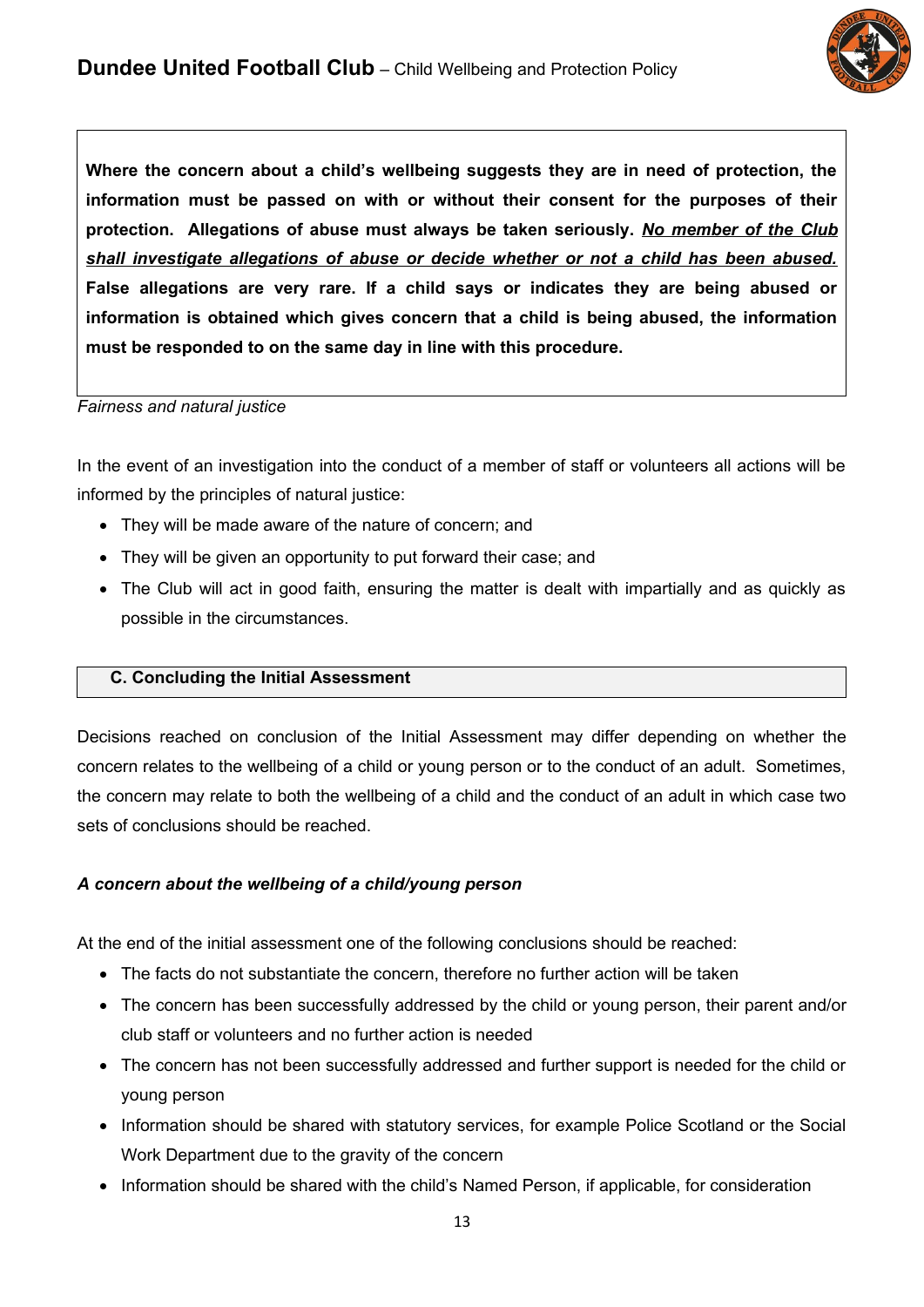

In all cases consideration should be given support as to what support, if any, is required for the child or young person and whether there is a need to share information with the Scottish FA in terms of a Data Sharing Agreement.

## *Sharing Concerns with Parents/Carers*

The Club is committed to working in partnership with parents/carers whenever there are concerns about a child or young person. Parents/carers have the primary responsibility for the safety and wellbeing of their children. Where concerns are raised about a child or young person this will be considered in line with the wellbeing indicators and *may* be discussed with parents/carers. For example, if a child seems withdrawn, he/she may have experienced an upset in the family, such as a parental separation, divorce or bereavement. Common sense is advised in these situations and the best interests of the child will be considered as to what is the best support them. Children and young people will be asked who they feel is suitable to be informed and when relevant, consent gained from the child or young person.

**Where there are concerns that the parents/carers may be responsible for or have knowledge of the abuse, sharing concerns with the parents/carers may place the child or young person at further risk.** *In such cases advice must always firstly be sought from the police/social work services or Named Person as to who informs the parents/carers.*

## *Sharing Information with Police and statutory agencies*

Where the concern about a child or young person's wellbeing suggests that they are in need of protection or that a criminal offence has been committed against them the concern must be reported to the police and/or social work services. The police and local authority have a statutory duty of care for all children.

## *A concern about the conduct of an adult*

At the end of the initial assessment one of the following conclusions should be reached:

- The facts do not substantiate the concern, therefore no further action will be taken
- Information supports concern of poor practice
- Information supports concern of serious poor practice and/or misconduct
- Information supports concern of possible criminal behaviour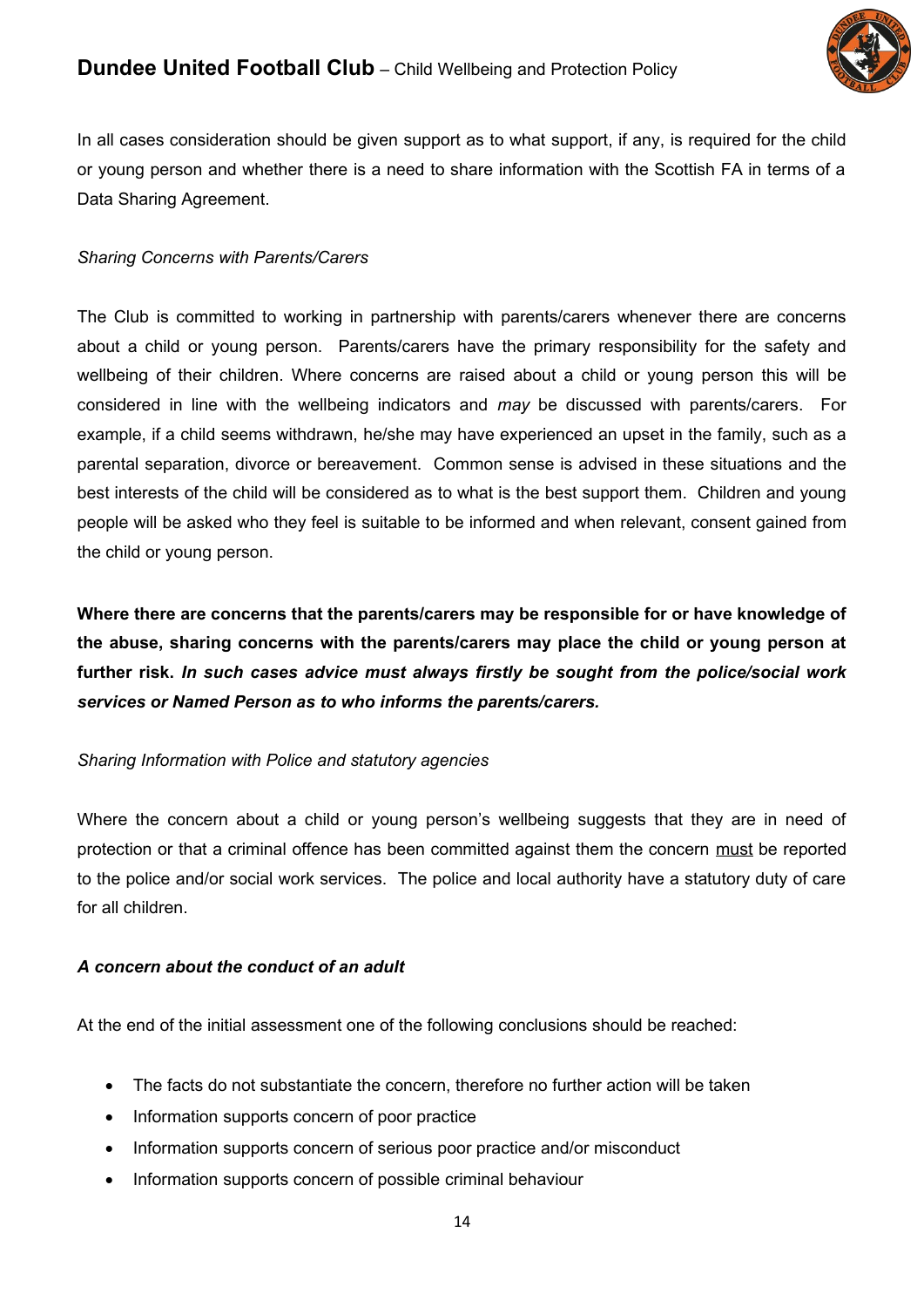

## *Initial Assessment Supports concern of poor practice*

If the initial assessment supports a concern that the conduct of an adult amounts to poor practice, the Child Wellbeing and Protection Officer will share the findings of the initial assessment with the relevant member of staff at the Club, who has responsibility for the staff or volunteer whose conduct has amounted to poor practice, who will respond in line the Club's procedures.

The Child Wellbeing and Protection Officer will carry out any further investigation, as necessary and take appropriate action depending on the nature and seriousness of the conduct.

## *Initial Assessment supports concern of poor practice and/or misconduct*

If the concern relates to the conduct of a member of staff or volunteer the Child Wellbeing and Protection Officer will share the findings of the initial assessment with the relevant member of staff in the HR Department, if applicable, who will respond in line the club's Disciplinary Procedures, or with the official at the Club who has responsibility for the staff or volunteer whose conducted has amounted to serious poor practice and/or misconduct.

## *Initial Assessment supports concern of possible criminal behaviour*

Where the initial assessment of information gives reasonable cause to suspect an adult's behaviour has been a criminal offence, the Child Wellbeing and Protection Officer will:

- report the concern to the police as soon as possible on the day the information is received, along with supporting information; and
- make a written record of the name of the police officer to whom the concerns were passed together with the crime reference number, time and date of the call, in case any follow up is required; and
- on request, provide the police with a copy of the Concern Recording Form; and
- following the advice of the police, inform the parents/carers of the child involved as soon as possible unless the police advice is not to do this; and
- if appropriate, share the information with the child's Named Person if there is any impact on a child's wellbeing caused by an adult's possible criminal behaviour unless the police advise not to do this.

Advice will firstly be obtained from the police about informing the member of staff or volunteer involved in the concerns. If the advice is to inform them, they will be told that information has been received which may suggest an allegation of abuse or possible criminal offence. As the matter will be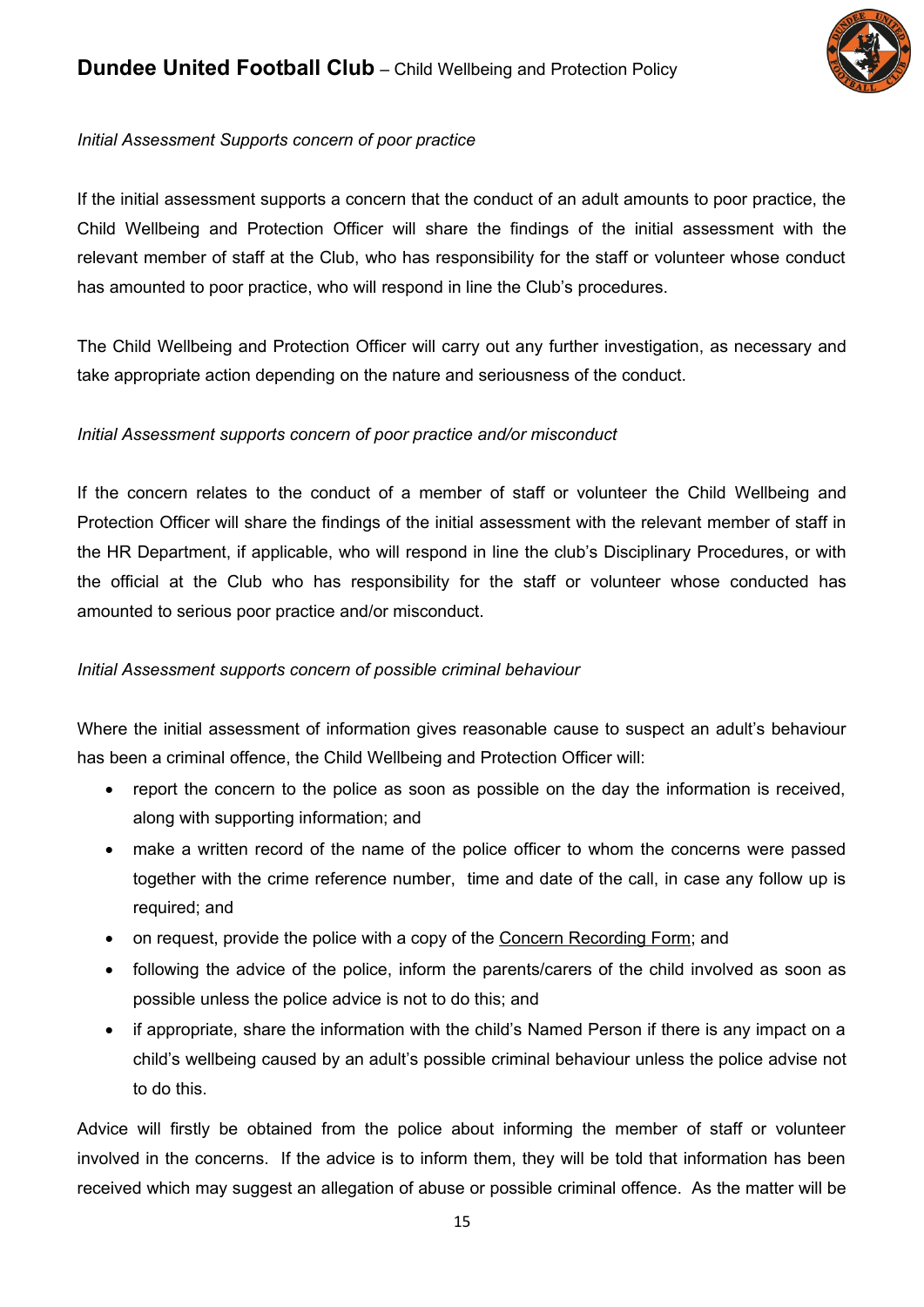

*sub judice* (i.e. under judicial consideration) no details will be given unless advised by the police. All actions will ensure the best evidence is preserved for any criminal proceedings while at the same time safeguarding the rights of the member of staff and volunteer.

The club will take all reasonable steps to support a member of staff or volunteer whom a concern has been raised about, as well as others who may be involved as witnesses.

Possible outcomes include one or more of the following:

- Police investigation may involve a child protection investigation jointly by police and social work services
- Criminal proceedings
- Civil proceedings (by the child/family who raised the concern)
- Disciplinary Proceedings
- Referral to Disclosure Scotland, where the PVG criteria is met

## *Referral to Disclosure Scotland under Protection of Vulnerable Groups (Scotland) Act 2007*

Depending on the nature of the concern and the action taken by the club, there may be a requirement, in law, to notify Disclosure Scotland. The following will apply where the member of staff or volunteer is in regulated work with the club and a member of the PVG scheme.

## *Referring to Disclosure Scotland*

The Club will refer to Disclosure Scotland the case of any member of staff or volunteer who (whether or not in the course of their role with the club) has:

- harmed a child
- placed a child at risk of harm
- engaged in inappropriate conduct involving pornography
- engaged in inappropriate conduct of a sexual nature involving a child, or
- given inappropriate medical treatment to a child.

**AND** as a result the club has taken or would have taken one of the following options:

1. The Club has dismissed the member of staff or volunteer; or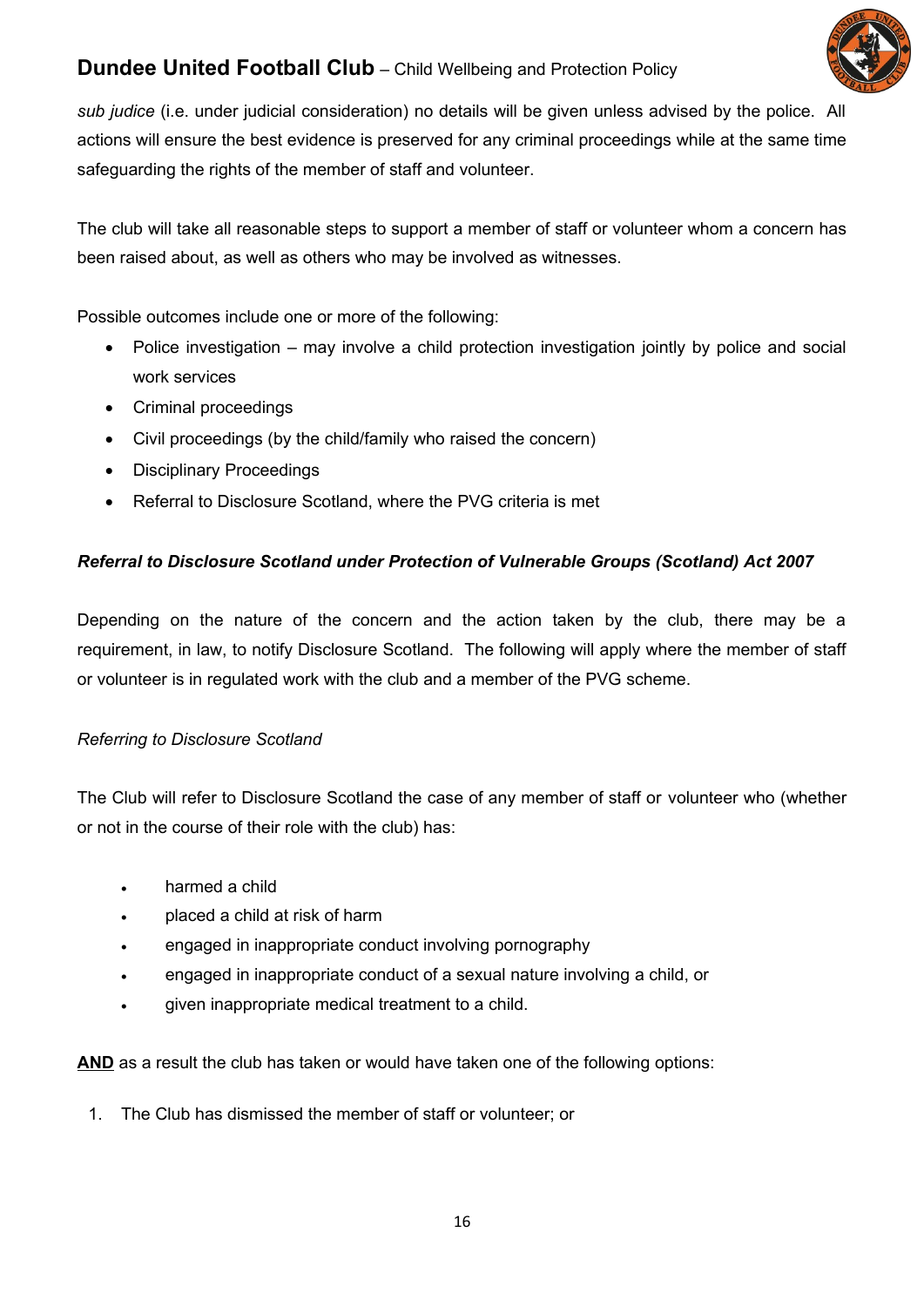

- 2. The member of staff or volunteer would have been dismissed as a result of the incident had they not resigned, retired or been made redundant; or
- 3. The Club has transferred the member of staff or volunteer to a position in the club which is not regulated work with children; or
- 4. The member of staff or volunteer would have been dismissed or considered for dismissal where employment or volunteer role was not due to end at the expiry of a fixed term contract; or
- 5. The member of staff or volunteer would have been dismissed or considered for dismissal had the contract not expired.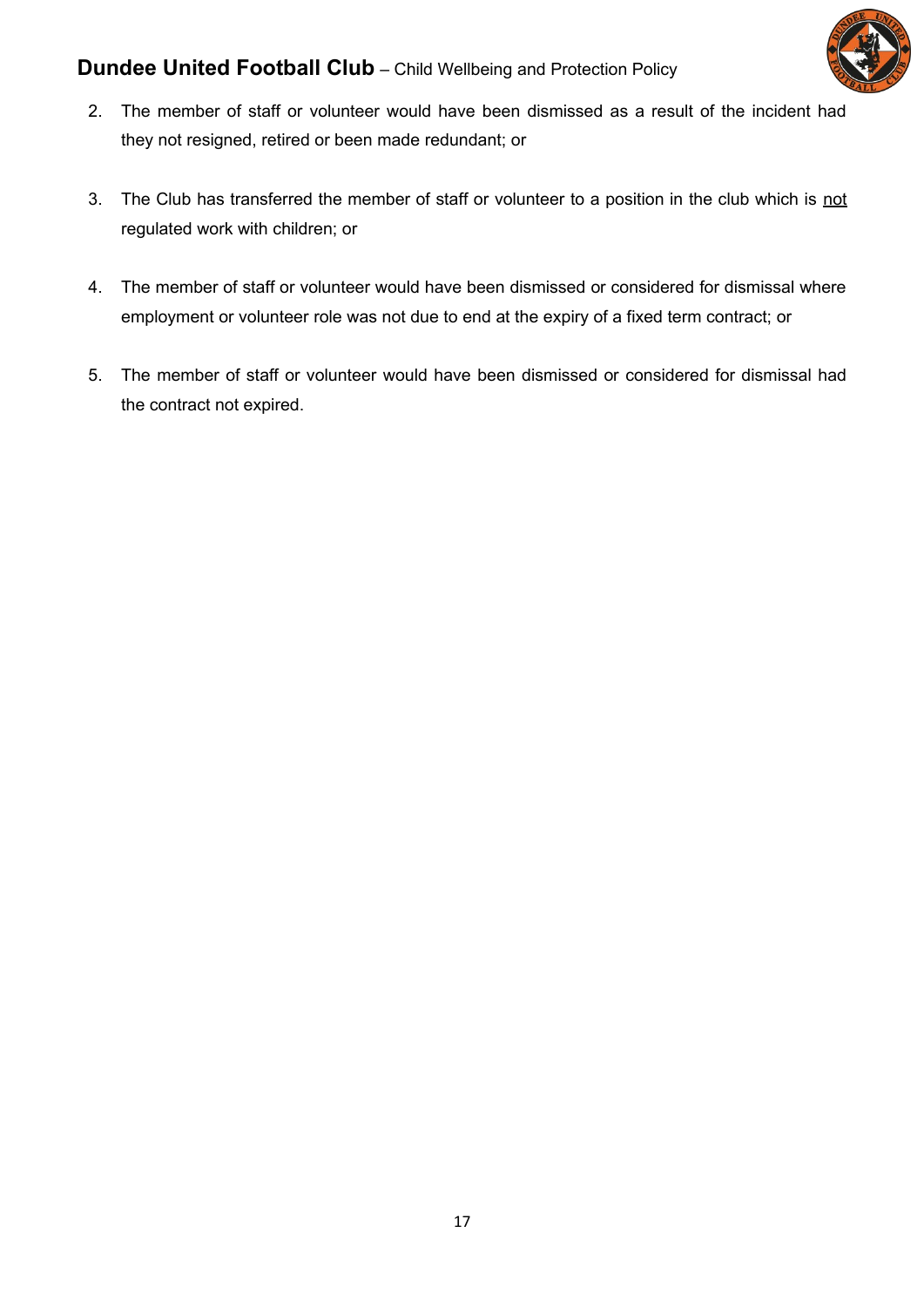

The Club will also refer the case of a member of staff or volunteer where information becomes available after the member of staff or volunteer has:

- been dismissed by the club; or
- resigned, retired or been made redundant; or
- been transferred to another position in the club which is not regulated work with children.

#### *Information from Disclosure Scotland*

If Disclosure Scotland notifies the club that a member of staff or volunteer is being considered for listing that individual will be suspended as a precaution until the outcome of the case is determined. Precautionary suspension is not a form of disciplinary action and does not involve pre-judgment. In all cases of suspension the best interests and wellbeing of children and young people will be the paramount consideration.

If Disclosure Scotland informs the club that an individual is barred, that member of staff or volunteer will be removed permanently from regulated work with children immediately in line with the Protection of Vulnerable Groups (Scotland) Act 2007.

#### **6. PRECAUTIONARY SUSPENSION**

Suspension is not a form of disciplinary action. The member of staff involved may be suspended whilst an investigation is carried out. Suspension will be carried out in accordance with the Club's Disciplinary Procedures.

#### **7. CRIMINAL PROCEEDINGS**

An ongoing criminal investigation does not necessarily rule out disciplinary action by the club or investigation by the Child Wellbeing and Protection Officer. However, any action taken must not jeopardise the criminal investigation. Advice must be taken from the police on this. Sufficient information should be available to enable the club to make a decision whether to go ahead with disciplinary action/response under this concerns procedure.

In any event, once criminal proceedings have concluded the Club will consider the matter and the outcomes in line with this procedure.

## **8. FALSE OR MALICIOUS ALLEGATIONS**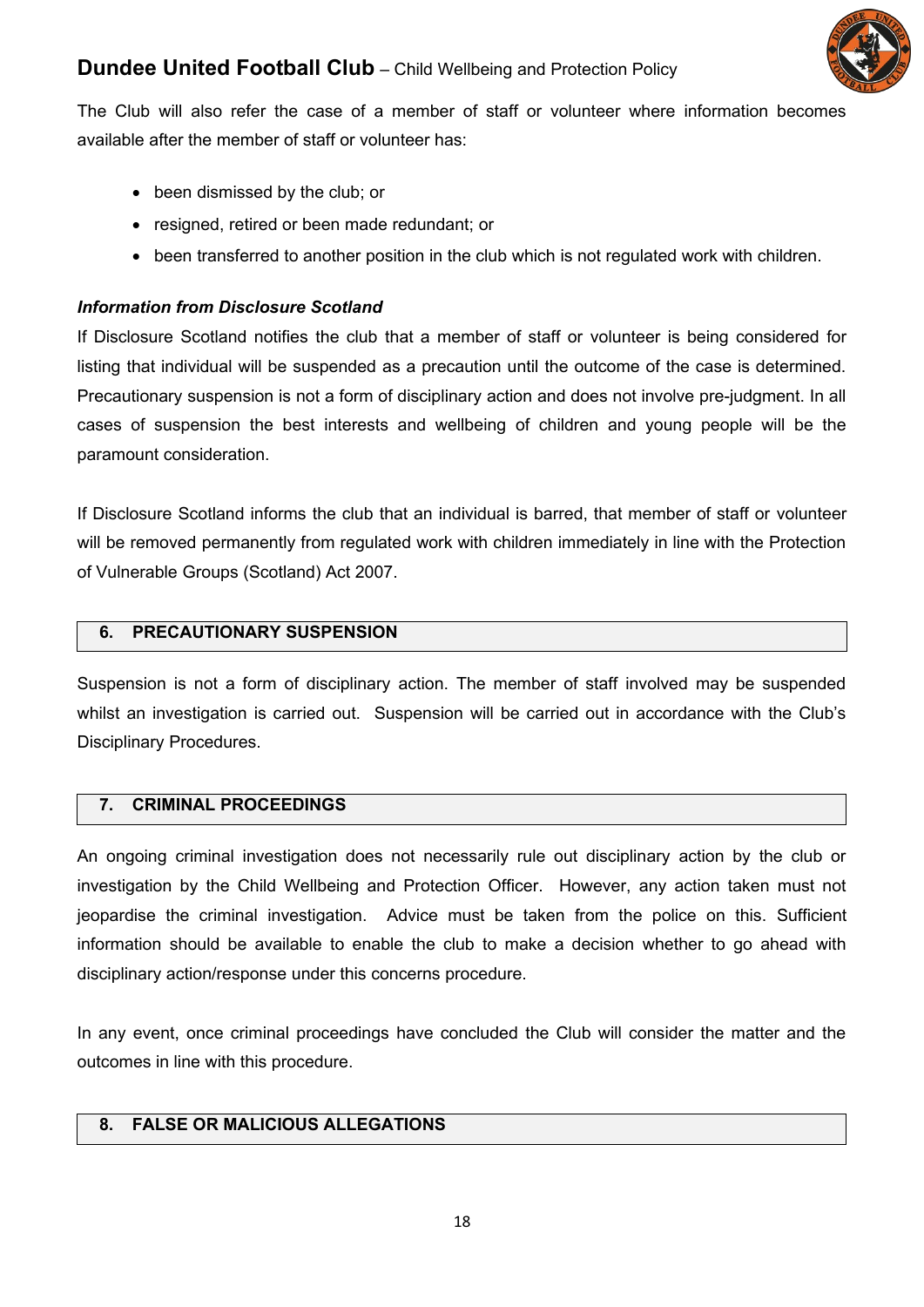

In exceptional circumstances where an investigation establishes an allegation or concern raised is false, unfounded or malicious:

 The member of staff and volunteers involved will receive an account of the circumstances and/or investigation and a letter confirming the conclusion of the matter. They may wish to seek legal advice; and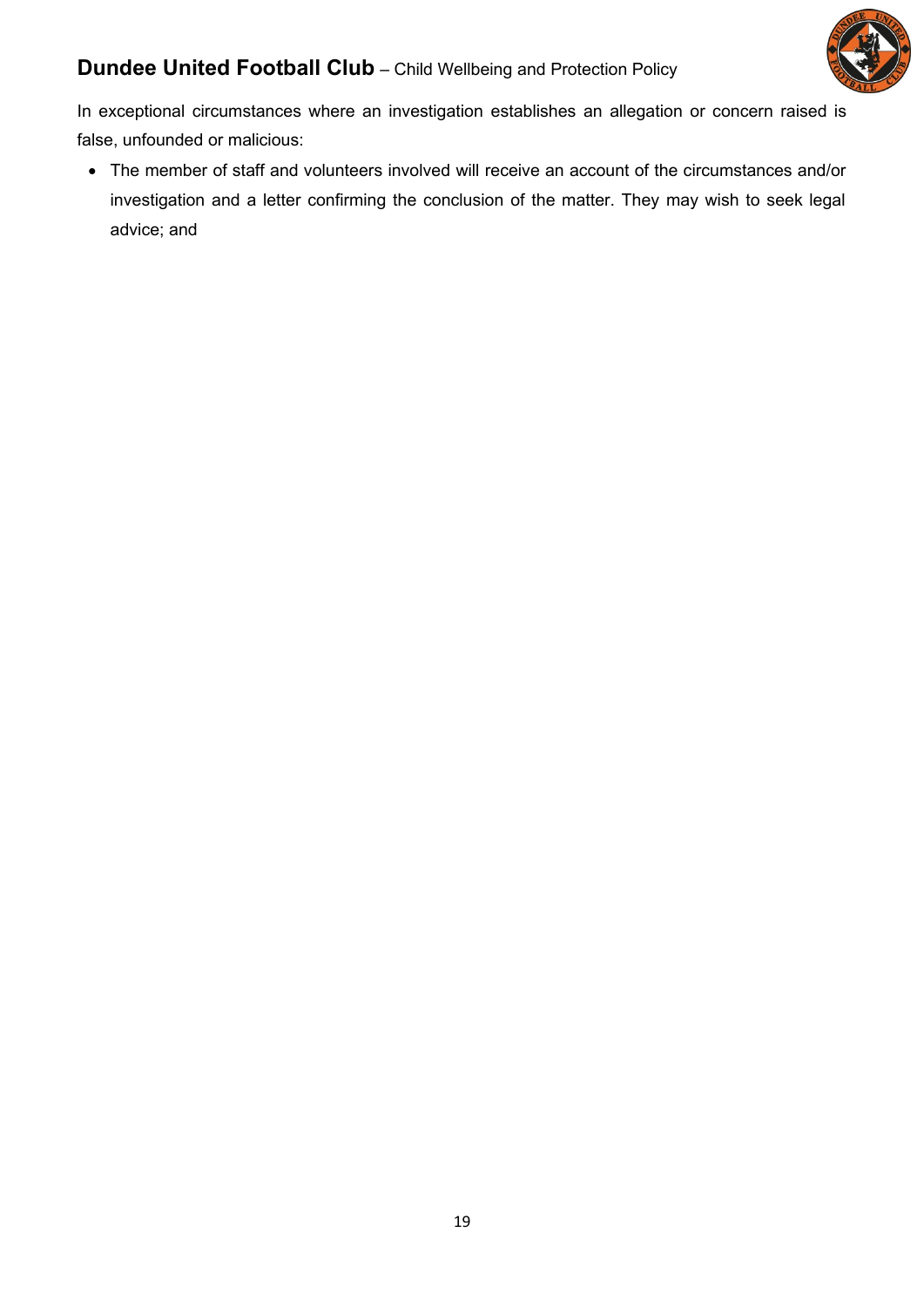

- All records pertaining to the circumstances and investigation shall be kept confidentially; and
- The Club will take all reasonable steps to support the individual in this situation; and
- In these circumstances the Club will review the participation or continued involvement in club activities of the individual who made the false or malicious allegation. If the false or malicious allegation has been made by a child or young person, it will only be appropriate to have a discussion with the child or young person to determine their views and opinions with parental/carer permission; and
- Data collected for the investigation will be destroyed in accordance with the requirements of the Data Protection Act 1998.

## **9. ALLEGATIONS OF NON-RECENT ABUSE**

The Club recognises that sharing personal experience of abuse can be difficult, challenging and sensitive. Therefore allegations of abuse may be made some time after the event e.g. an adult who was abused as a child by someone who is still currently working with children. These procedures will be followed in the event of an allegation of non-recent abuse, including the club's responsibility to refer to Disclosure Scotland.

#### **10. MEDIA**

All media enquiries relating to concerns under this procedure must be referred to **Andy MacGregor.**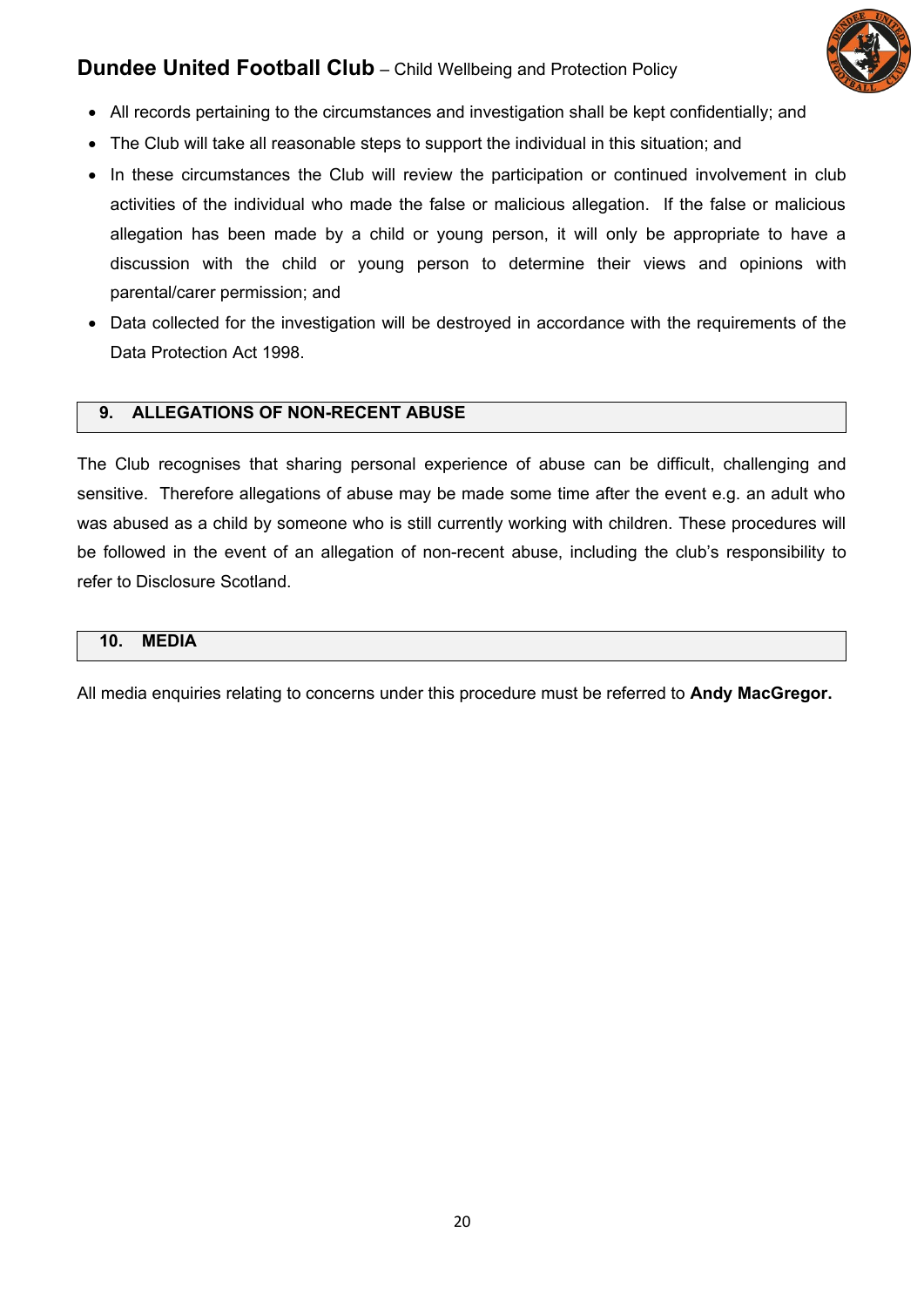

## **CASE REVIEW PROCEDURE**

## **1. PURPOSE OF CASE REVIEW**

Case reviews take place to establish whether there are lessons to be learned about the ways in which a concern has been investigated and responded to. Reviewing a concern allows the Club to consider:

- How the Responding to Concerns Procedure was implemented; and
- The effectiveness of the Responding to Concerns Procedure; and
- Informing policy and improving practice with regards to wellbeing & protection matters.

#### **2. DECIDING TO CONDUCT A REVIEW**

The Club will follow the criteria set out below when considering and establishing a case for review.

- 1. The harm or risk of harm to a child was high; and/or
- 2. Views expressed by those involved in the case have raised concern about the way it was handled; and/or
- 3. There was a clear failure of procedure in handling the case: and/or
- 4. The case attracted a significant amount of media interest; and/or
- 5. The case concerned an unusual practice or behaviour; and/or
- 6. The case took a significantly long period of time to resolve; and/or
- 7. The Board decides a review is appropriate.

A case deemed eligible for review may be a particular concern or matter or, in some cases, may be cumulative concerns.

From time to time the Club may, internally, take a sample of cases to review to ensure the level of service provided in case management is consistent and to highlight any learning to take forward into future cases.

#### **3. IDENTIFYING WHO UNDERTAKES THE REVIEW**

The Club will appoint a case reviewer, this may be internal or external to the club. The case reviewer, whether internal or external, will have expertise in the area of the concern. These skills may differ according to the circumstances of each case and the agreed role of the case reviewer.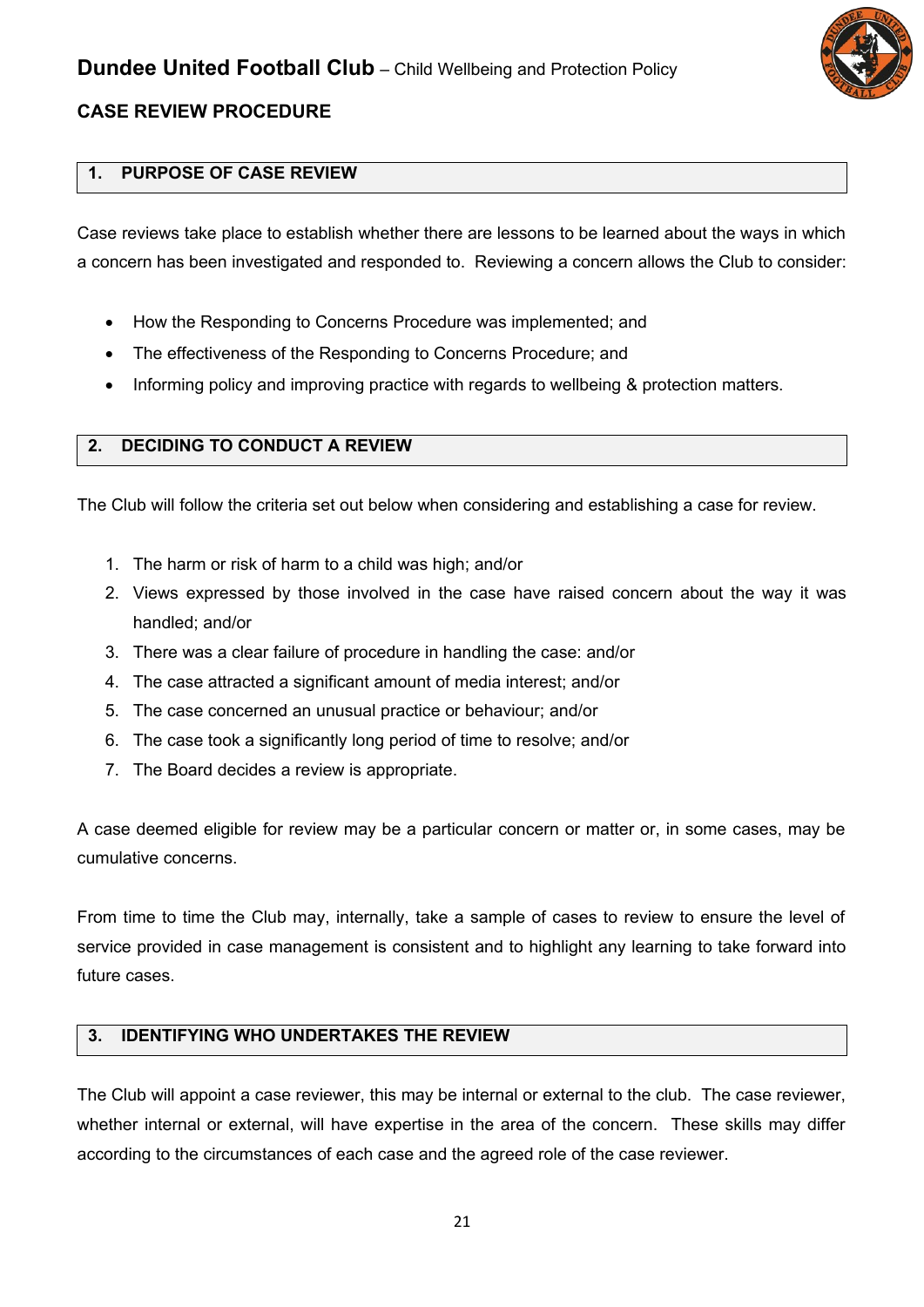

## *External Case Reviewer*

The following criteria will be considered when deciding whether the case review should be external to the club.

- Are the recommendations likely to influence and/or change practice across the whole of Scottish football?
- Was the risk of harm to the child high?
- Has the case has attracted a significant amount of media interest?
- Is there a lack of experience and knowledge internally regarding the nature of the case?
- Have the Board expressed a preference towards an external reviewer as being more appropriate?

Where the answer has been **yes** to one or more of the criteria above, there is a presumption that an external case reviewer will be appointed by the club. The club continue to have an overview of the review and will set out clear expectations in respect of timescales (see section below), milestones in the process and deadlines for completion of reports but will not have any input into the findings or recommendation of the review.

Where an external reviewer is commissioned, consideration will be given to any formal contractual arrangements required, appropriate legal advice sought, which agencies will enter into the arrangements (if any) and a contract drawn up covering timescales, fees and confidentiality including data protection.

#### *Internal Case Reviewer*

Reviews may also be undertaken internally and a case reviewer will be appointed from within the club.

A case will not be reviewed by any individual who had an involvement in the concern or incident, either as a named individual or witness, in the matter of concern.

## **4. TIMESCALES FOR REVIEW**

It is desirable that the case review should be undertaken as speedily as feasible and all cases will aim to be reviewed within an 8 week period from the point the case reviewer has been appointed and received all evidence and correspondence relating to the case.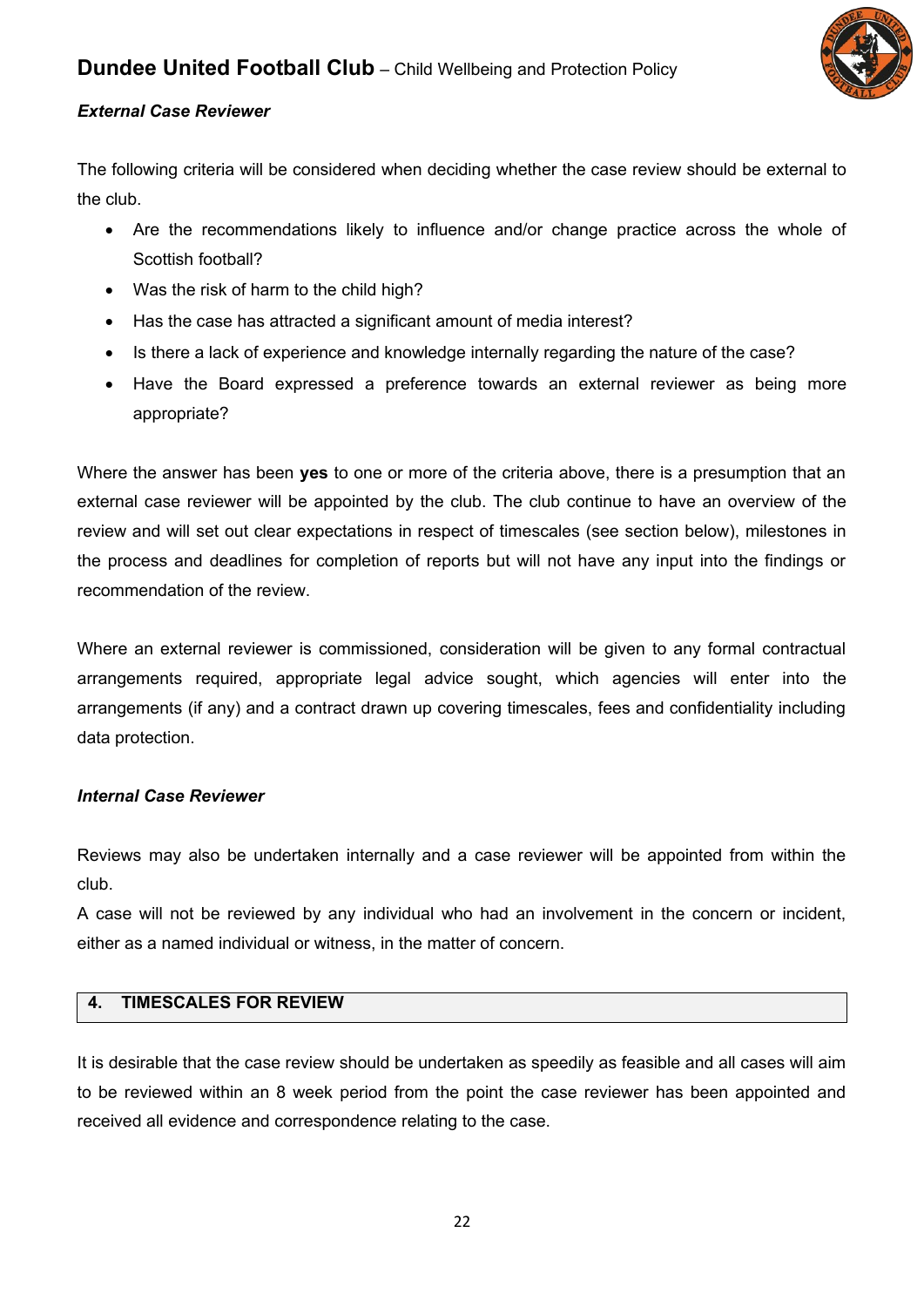

Timescales will be open to change due to particular circumstances relating to each case. Where an extension is necessary a progress report and explanation for the extension must be submitted for approval to the club's **Head of Legal Affairs**.

## **5. FIRST STEPS OF THE REVIEW**

After an individual has been identified, the Case Reviewer will give consideration where there may be some outstanding investigations or proceedings that are still ongoing. These considerations will be:

- 1. Is there a Police and/or social work protection investigation still ongoing?
- 2. Is there a criminal investigation by the police still ongoing?
- 3. Are there any related legal proceedings in relation to the case?

## **If the answer to any of these questions is yes, the review cannot proceed until any of the above has concluded.**

## **6. OTHER CONSIDERATIONS**

If the review can proceed, the case reviewer will need to consider how people may feel about the case being reviewed and the possible impact this could have. These reviews are not in place to reopen concerns or reinvestigate them. All evidence and correspondence relating to the concern itself will be considered and only in exceptional circumstances will contact be made with those involved e.g. parents, children and witnesses for opinions or comment.

People may feel anxious about their actions being scrutinised but it should be made clear at the start of the review what it is set out to achieve to relieve any concerns, for example:

*"I've been asked by the club to review how the organisation dealt with the concerns about XXXXX. This will consider how procedures were followed and whether appropriate action was taken to protect those involved. I understand that you were involved in this case but I would like to clarify that this review is in place to…"*

Throughout the case review, the case reviewer will make a record of the review and its findings. This may not be a lengthy report, although a full report may be appropriate in certain circumstances. Generally, any record of a review should contain the following information:

The source of the concern.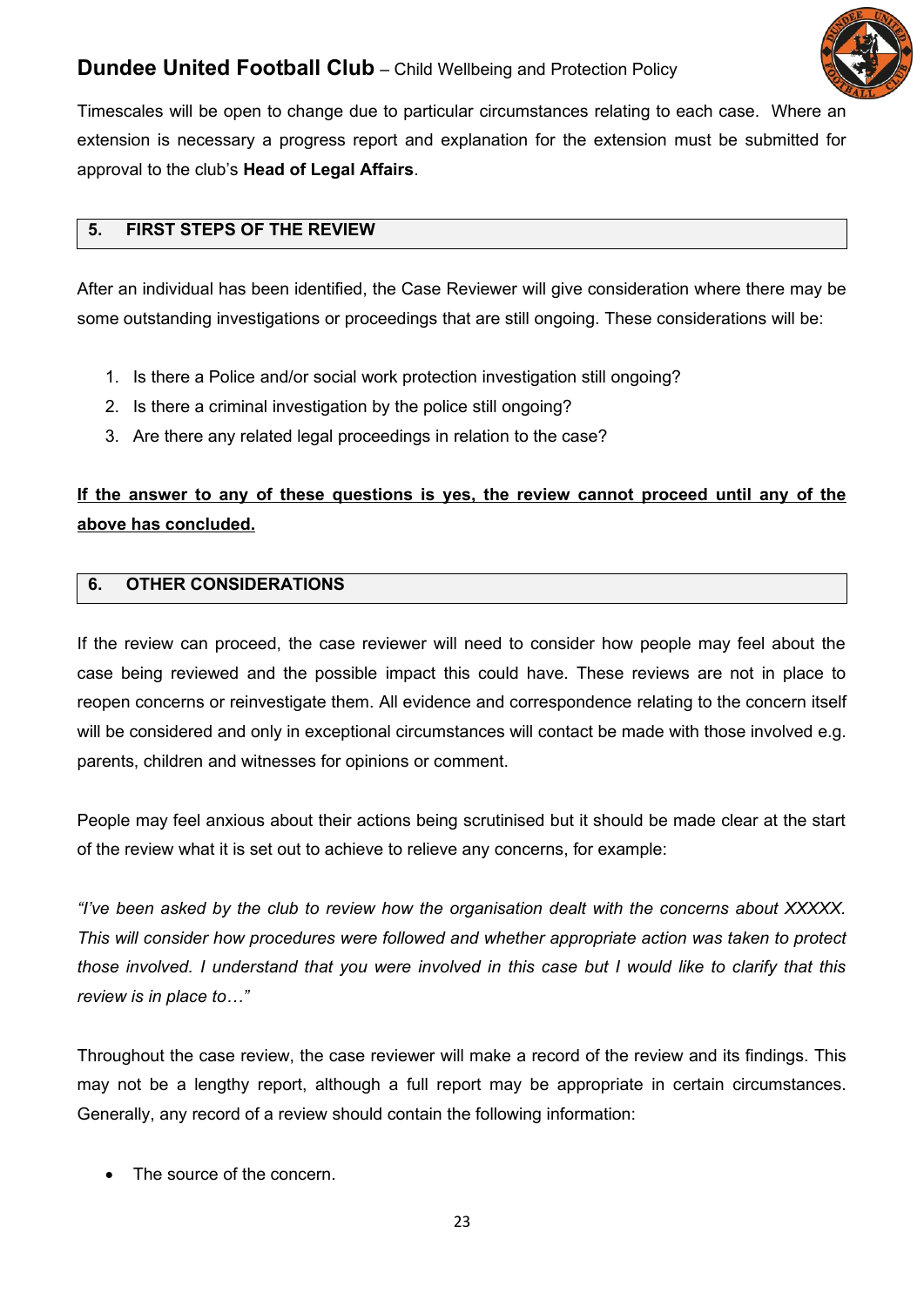

- The nature of the concern.
- A chronology of events, individuals and organisations involved.
- Action taken.
- An analysis of the key issues or matters linked to the aims of the review.
- Any other relevant points or observations.
- Lessons to be learned and changes to be made.
- Recommendations.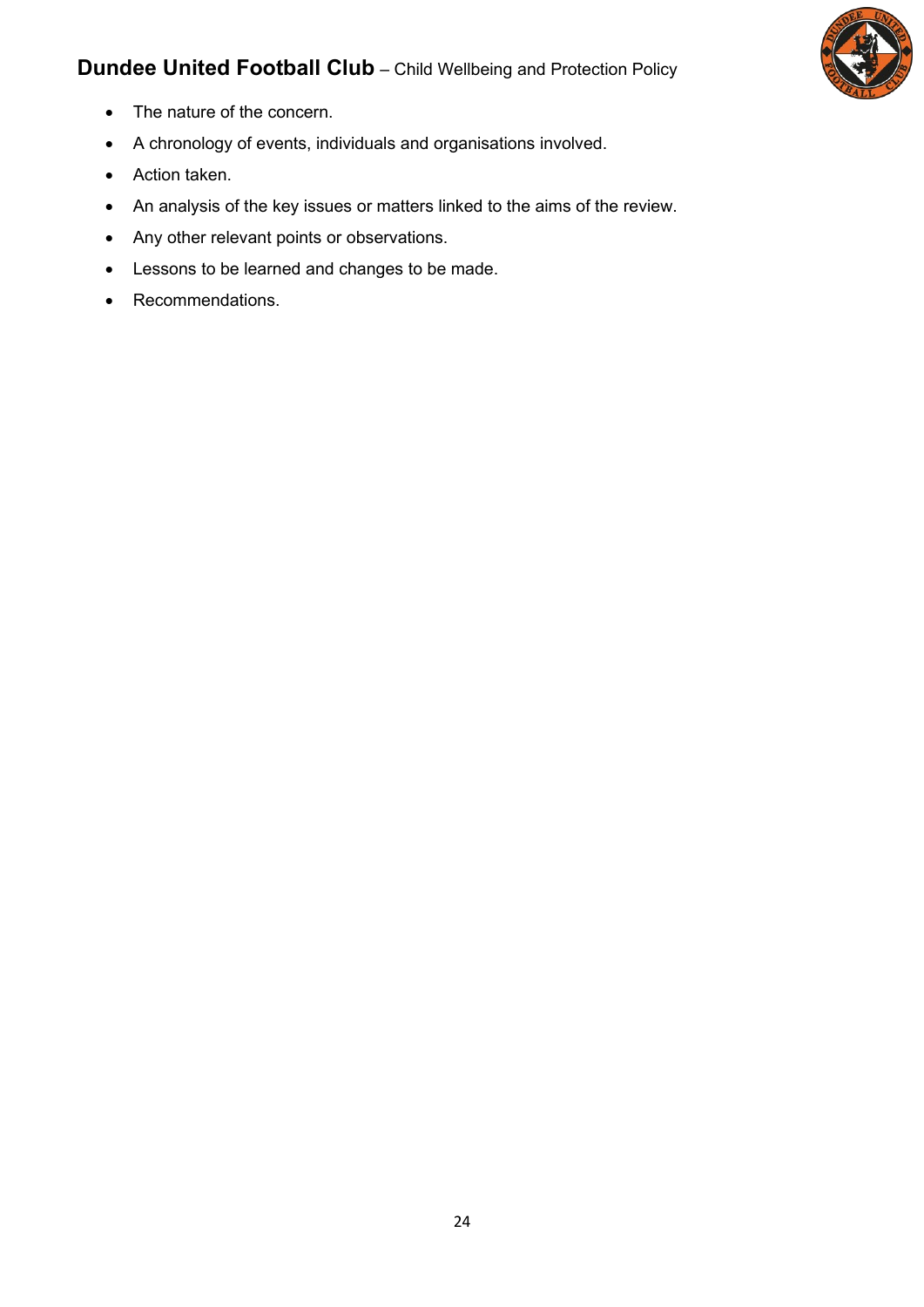

## **CASE REVIEW PROCEDURE**

## **1. Establish the facts of the case, a chronology of events and the roles of those involved**

Setting out the actual sequence of events will help the case reviewer to understand what happened, when, and who was involved; for example:

| 23 April 2018 | Young person discloses physical abuse to their coach during a      |  |  |  |
|---------------|--------------------------------------------------------------------|--|--|--|
|               | training session                                                   |  |  |  |
| 23 April 2018 | Coach reports the matter to Child Wellbeing and Protection Officer |  |  |  |
| 24 April 2018 | Advice sought by CWPO from DC Smith at the Family Protection Unit, |  |  |  |
|               | Police Scotland and the disclosure is reported to the police       |  |  |  |
| 25 April 2018 | CWPO speaks to coach about any appropriate support for the young   |  |  |  |
|               | person                                                             |  |  |  |

#### **2. Identify any issues of key questions relation to the aims of the review**

The case reviewer should then be able to answer the questions contained in the specific remit of the review. If the case reviewer considers that a child or young person may still be at risk despite action taken during the case or as a result of failure to take appropriate action, they should be prepared to act.

## **Any urgent issues should be addressed immediately without waiting for the conclusion of the review.**

## **3. Identify any other relevant points or observations**

The case reviewer may identify issues which are worth exploring further. These may include:

| <b>PROCEDURES</b> |                                                                                         | <b>PEOPLE</b> |             |       |                                                                                 |       |    |     |  |
|-------------------|-----------------------------------------------------------------------------------------|---------------|-------------|-------|---------------------------------------------------------------------------------|-------|----|-----|--|
|                   | Were the relevant procedures followed?<br>If not, is there a reasonable explanation for | $\bullet$     |             |       | Were the right people involved?<br>Were the views of the child/family obtained? |       |    |     |  |
|                   | this?                                                                                   |               | Were        | those | involved                                                                        | aware | οt | the |  |
|                   | Were the timescales appropriate?                                                        |               | procedures? |       |                                                                                 |       |    |     |  |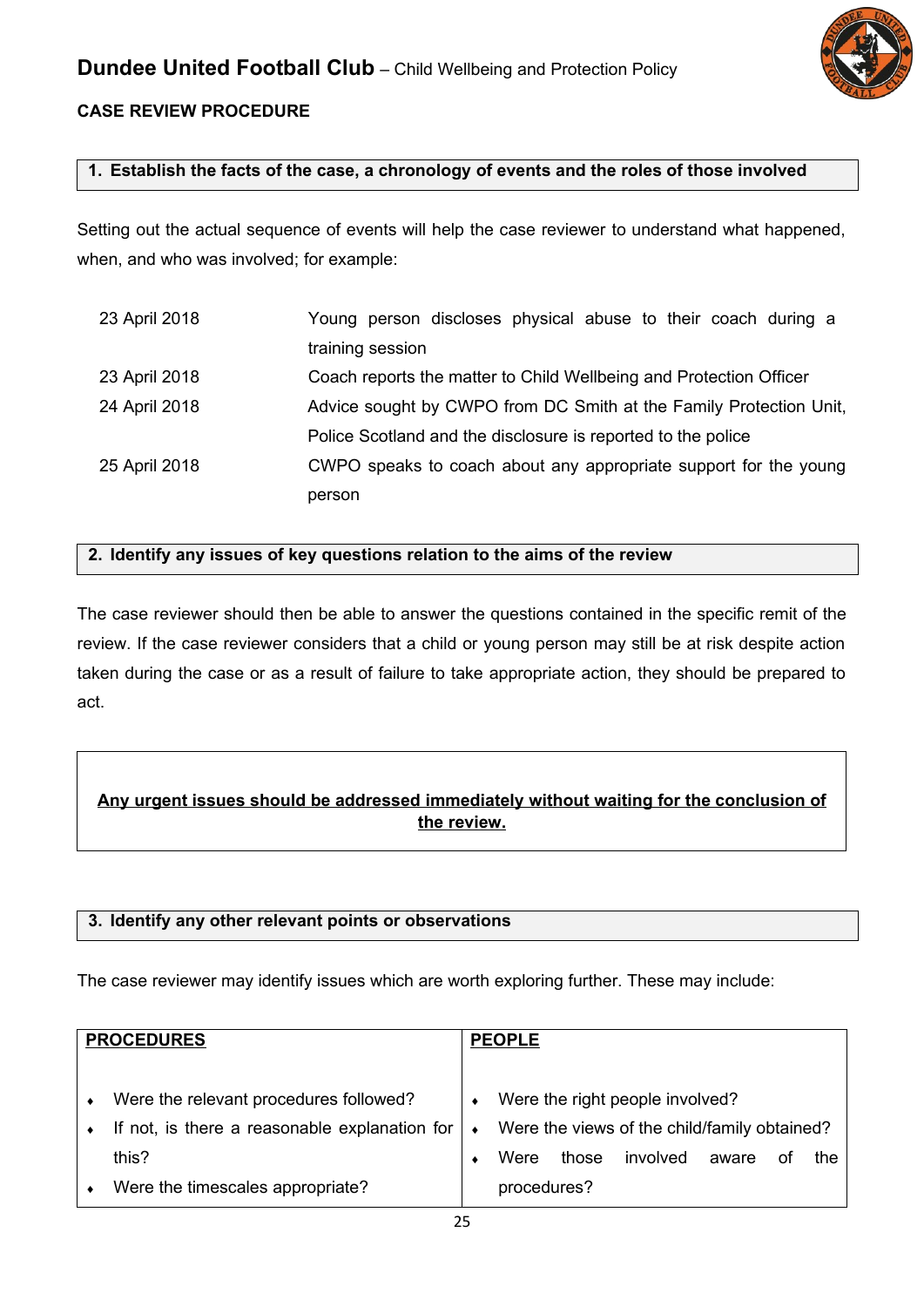

|           | Do the current procedures provide adequate     | $\bullet$ | Had the people involved been trained?      |
|-----------|------------------------------------------------|-----------|--------------------------------------------|
|           | information about what to do?                  | $\bullet$ | Where<br>appropriate,<br>external<br>were  |
| $\bullet$ | If appropriate, was a referral made to         |           | organisations involved; for example, the   |
|           | Disclosure Scotland as required in law?        |           | police or governing body of sport?         |
|           |                                                |           |                                            |
|           | <b>OUTCOMES</b>                                |           | <b>RECORDING</b>                           |
|           |                                                |           |                                            |
|           | Was the outcome appropriate in the case?       | ٠         | Were records kept?                         |
|           | If not, why not?                               | $\bullet$ | Is the quality of the information recorded |
|           | Is there a need to take further action in this |           | satisfactory?                              |
|           | case; for example, referring the case to       | $\bullet$ | Can the forms be improved?                 |
|           | police/social work?                            |           |                                            |
|           | Were the right people told the right things    |           |                                            |
|           | about the outcome?                             |           |                                            |
|           |                                                |           |                                            |
|           | (This line to not avhomomial)                  |           |                                            |

*(This list is not exhaustive)*

#### **4. Identify any lessons to be learned, changes needed and make recommendations**

If the case reviewer has gone through the above table and can identify gaps or missed opportunities then this will inform the case reviewer's recommendations.

Recommendations may include things like changes to procedures, forms and/or the provision of training. It may be helpful for the case reviewer to prioritise the recommendations; for example, essential, desirable or helpful.

## **5. Responding to the Findings and Recommendations**

Recommendations will be reported to the club's Head of Legal Affairs.

The report should include the recommendations only and not any details about the case, in order to preserve the child or young person's privacy, as well as others involved. The club will consider how to respond to the findings, any recommendations and how to advise/support any others on whose behalf it has conducted the review.

Where recommendations are to be followed, the club will identify: